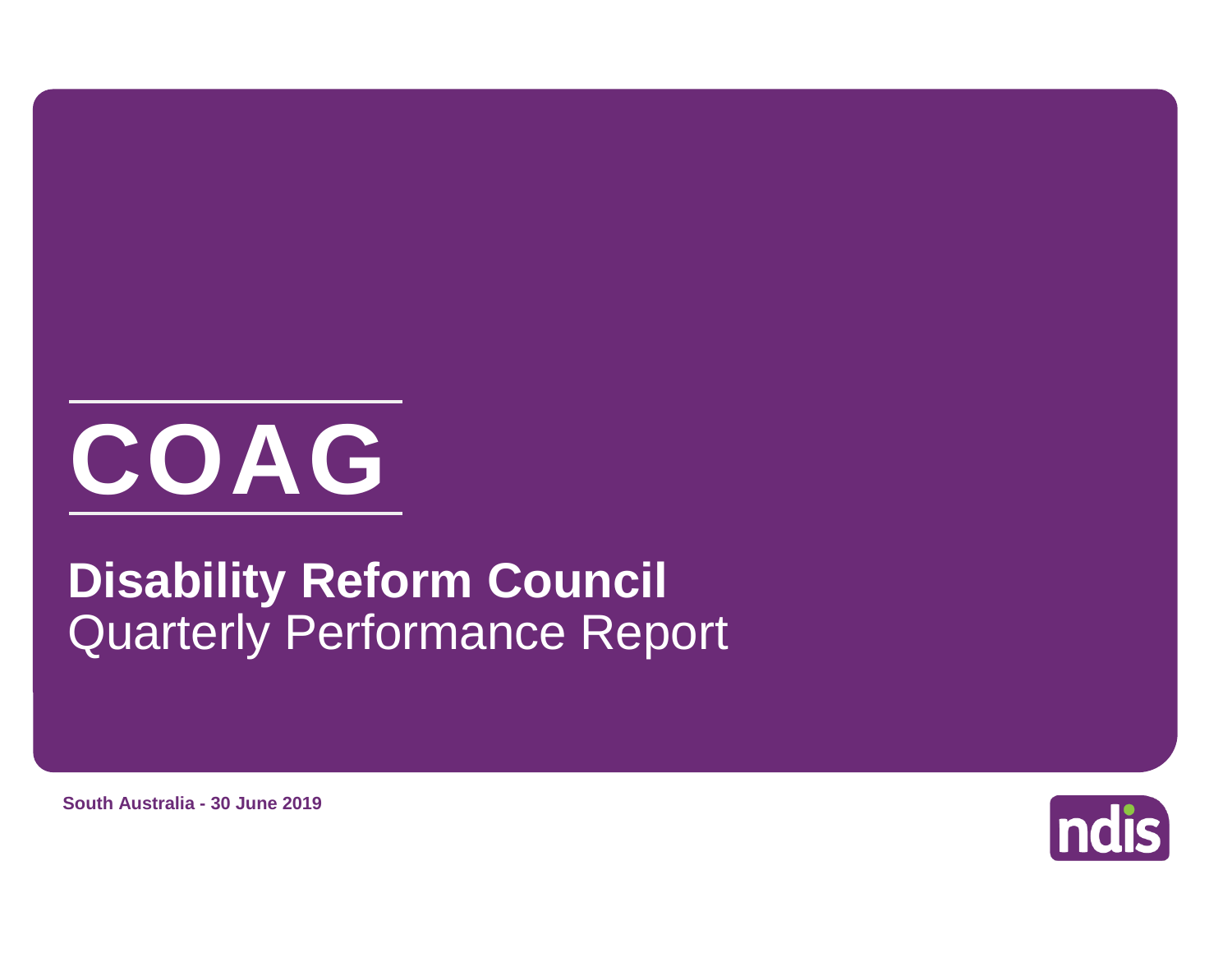

#### **Overview**

**This report is a summary of the performance and operations of the NDIA in South Australia for Quarter 4 of 2018-19 (01 April 2019 - 30 June 2019).**

**It is the twelveth quarterly report during the NDIS Transition period, which commenced on 1 July 2016.** 

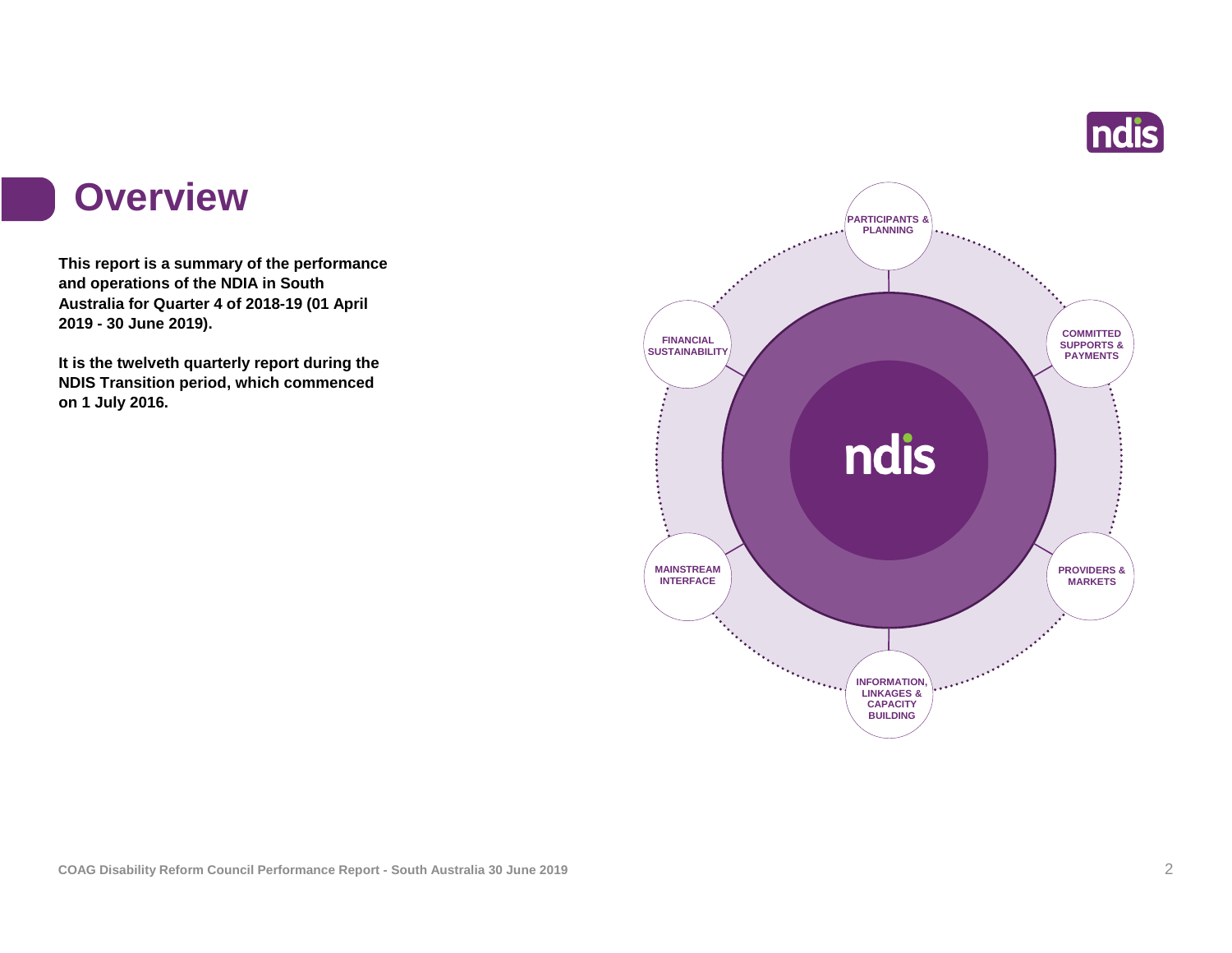in 1990.<br>Ngjarje



### **Summary**

| <b>Participants and Planning</b>                                                                                                                                                                                                                                                                                                                                                                                                                                                                                                                                        | <b>Committed Supports</b><br>and Payments                                                                                                                                                                                                                                                                                                                                                                                                                                                                                                                                                                                                                                                                                                                                                                                    | <b>Providers and Markets</b>                                                                                                                                                                                                                                                                                                                                                                                                                                                                                                                                                                                                                                                                                                             | <b>Mainstream Interface</b>                                                                         |  |
|-------------------------------------------------------------------------------------------------------------------------------------------------------------------------------------------------------------------------------------------------------------------------------------------------------------------------------------------------------------------------------------------------------------------------------------------------------------------------------------------------------------------------------------------------------------------------|------------------------------------------------------------------------------------------------------------------------------------------------------------------------------------------------------------------------------------------------------------------------------------------------------------------------------------------------------------------------------------------------------------------------------------------------------------------------------------------------------------------------------------------------------------------------------------------------------------------------------------------------------------------------------------------------------------------------------------------------------------------------------------------------------------------------------|------------------------------------------------------------------------------------------------------------------------------------------------------------------------------------------------------------------------------------------------------------------------------------------------------------------------------------------------------------------------------------------------------------------------------------------------------------------------------------------------------------------------------------------------------------------------------------------------------------------------------------------------------------------------------------------------------------------------------------------|-----------------------------------------------------------------------------------------------------|--|
| An additional 1,737 participants<br>with plans this quarter (excluding<br>ECEI).<br>At 30 June 2019, plans approved<br>and ECEI referrals represent:<br>• 92% of bilateral estimate met<br>since the commencement of<br>transition (1 July 2016 - 30 June<br>2019)<br>• 90% of scheme to date bilateral<br>estimate met<br>(1 July 2013 - 30 June 2019)<br><b>Participant satisfaction has</b><br>increased in the quarter, with 85%<br>of participants surveyed rating<br>their satisfaction with the<br>Agency's planning process as<br>either 'Good' or 'Very Good'. | \$1.1 billion has been paid to<br>providers and participants:<br>• \$5.9m in 2013-14,<br>$\cdot$ \$30.9m in 2014-15,<br>$\cdot$ \$65.2m in 2015-16,<br>$\cdot$ \$106.4m in 2016-17,<br>• \$217.5m in 2017-18,<br>• \$687.4m in 2018-19.<br>Overall.<br>• 54% of committed supports<br>were utilised in 2013-14,<br>$\cdot$ 61% in 2014-15,<br>• 61% in 2015-16,<br>• 56% in 2016-17,<br>• 59% in 2017-18.<br>The 2018-19 experience is<br>still emerging.<br>The lower proportion of<br>utilisation in 2016-17 and<br>2017-18 reflects the<br>increased amount of<br>participants who received<br>their first plans in these<br>years. Participants tend to<br>utilise less of their first plan,<br>compared with their second<br>and subsequent plans, as it<br>takes time to familiarise with<br>the NDIS and decide which | There were 6,115 registered<br>providers at 30 June 2019,<br>representing a 37% increase<br>for the quarter.<br>19% of registered providers<br>were active at 30 June 2019.<br>42% of registered providers<br>are individuals/sole traders.<br>25% of registered providers<br>are receiving 80-95% of<br>payments made by the NDIA.<br>The new NDIS Quality and<br><b>Safeguard Commission</b><br>(NQSC) has been established<br>to regulate providers in NSW<br>and SA from 1 July 2018.<br>The number of approved<br>providers in South Australia<br>has increased mainly due to<br>the 'National approach' taken<br>by the NQSC, where any<br>provider in NSW which has<br>been verified is automatically<br>approved in both States. | 92% of active participants<br>with a plan approved in 2018-<br>19 Q4 access mainstream<br>services. |  |
|                                                                                                                                                                                                                                                                                                                                                                                                                                                                                                                                                                         | supports to use.                                                                                                                                                                                                                                                                                                                                                                                                                                                                                                                                                                                                                                                                                                                                                                                                             |                                                                                                                                                                                                                                                                                                                                                                                                                                                                                                                                                                                                                                                                                                                                          |                                                                                                     |  |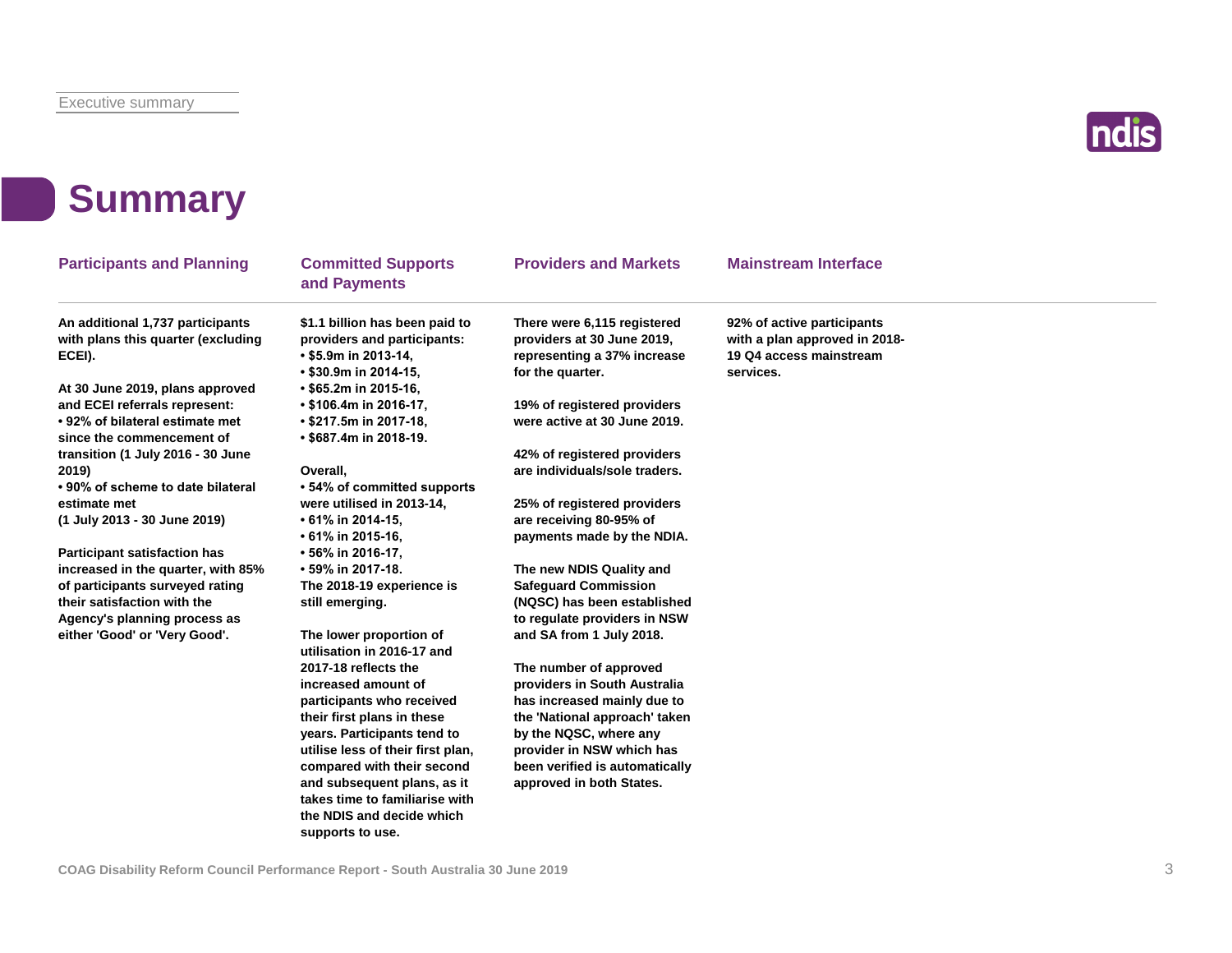# **Participants and Planning**

The NDIS in South Australia continues to grow with 1,737 additional participants with approved plans this quarter.

In total, over 29,000 participants have now been supported by the NDIS in South Australia, with 47% receiving support for the first time.



**South Australia - 30 June 2019**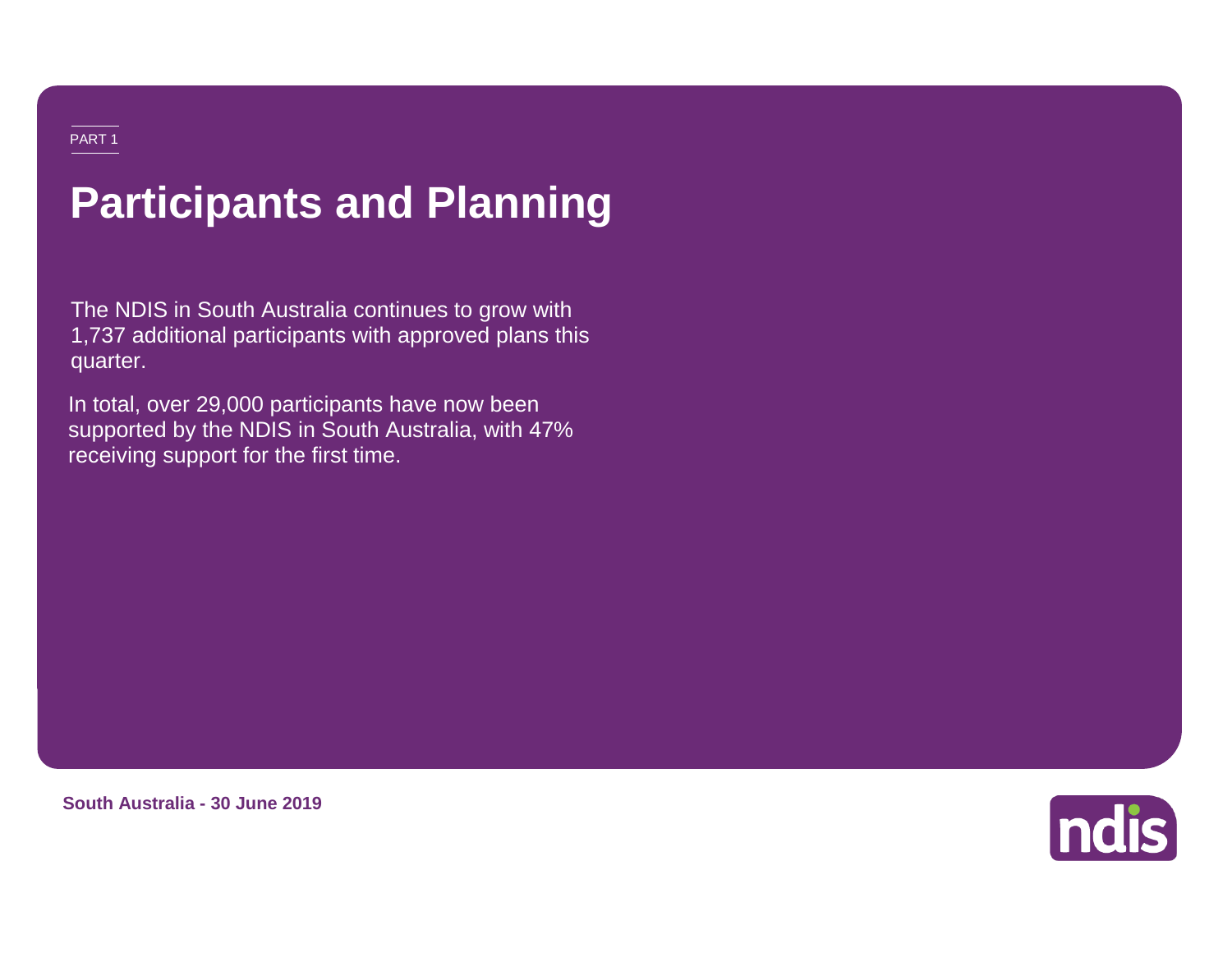

## **Summary**

**The NDIS is fully operational and available in all areas of South Australia.**

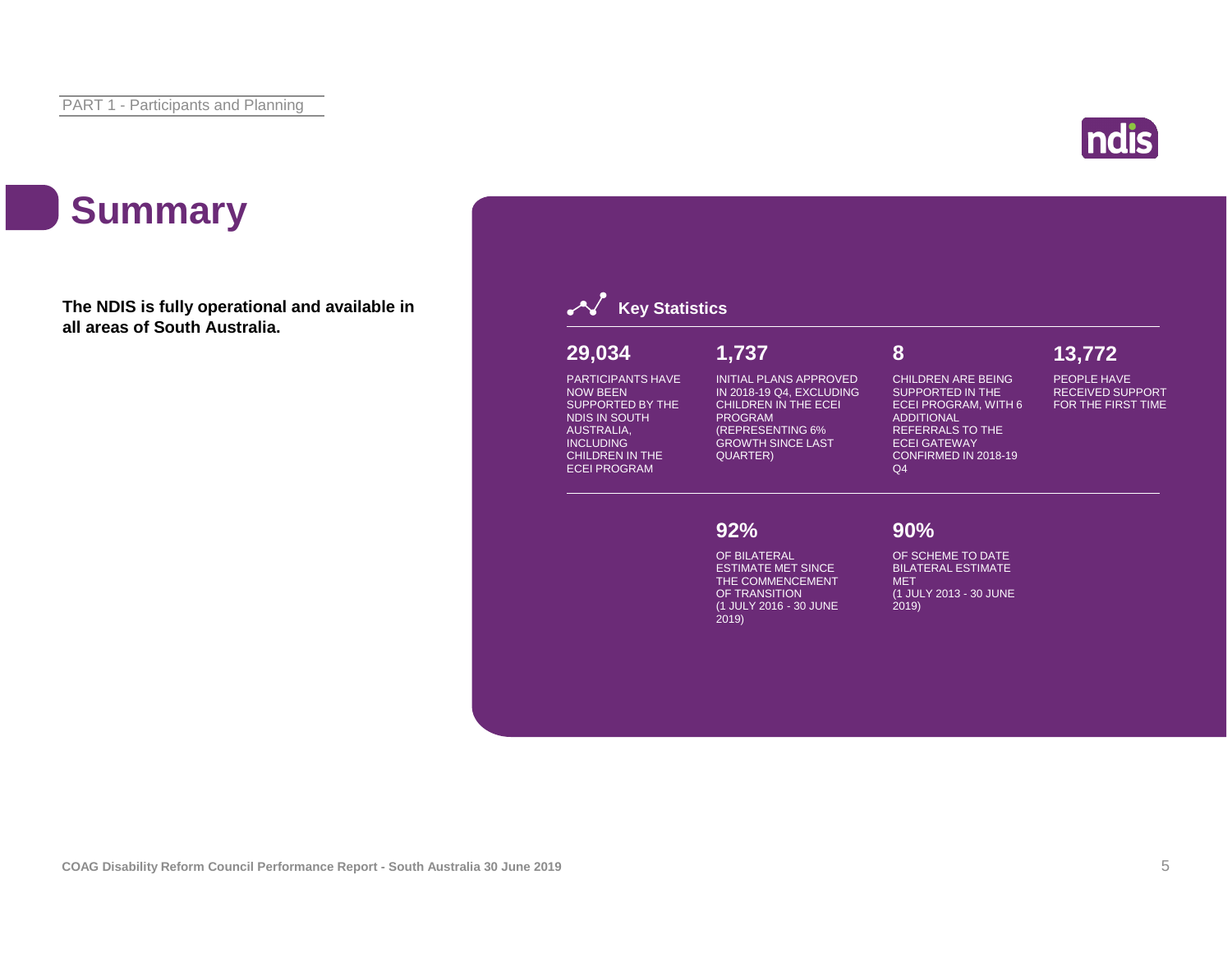

## **Quarterly Intake**

#### **2018-19 Q4**

**Of the 1,072 participants deemed 'eligible' this quarter 82% were 'New' participants (i.e. had not transitioned from an existing State/Territory or Commonwealth program).**

**Of the 1,737 plan approvals this quarter, 59% were 'New' participants (i.e. had not transitioned from an existing State/Territory or Commonwealth program), 84% entered with a permanent disability and 129 were previously confirmed as ECEI at 31 March 2019.**

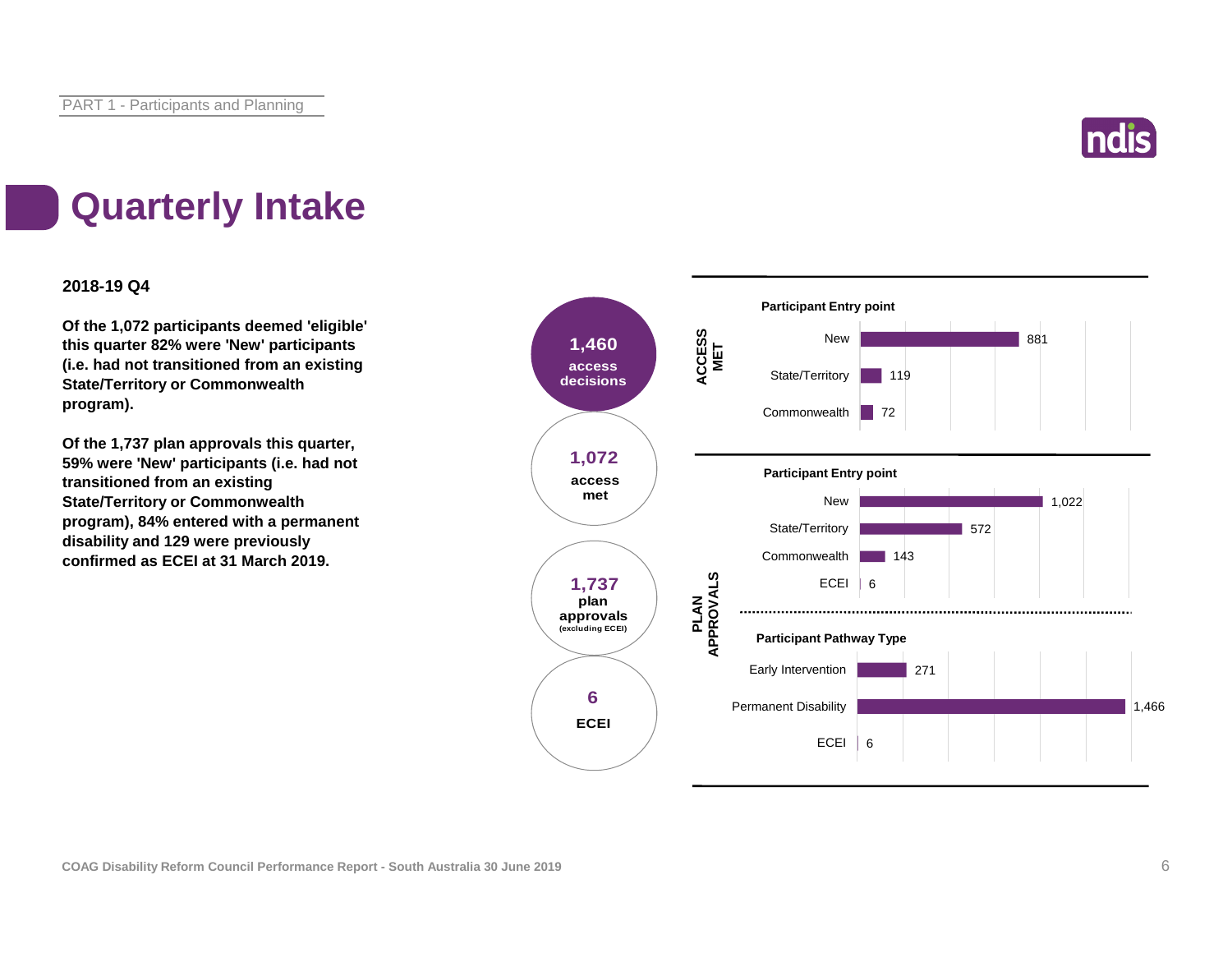

#### **Quarterly Intake Detail**

**27,289 at the end of 2018-19 Q3 to 29,026 by the end of 2018-19 Q4, an increase of 1,737 approvals.**

**At the end of the quarter, 8 children are being supported in the ECEI gateway. Of these, 2 were previously confirmed as ECEI at 31 March 2019 and an additional 6 children entered the gateway this quarter.**

**The number of confirmed ECEI referrals reduced since 31 March 2019 mainly due to children who were in the ECEI gateway having an initial plan approved during the quarter. Children have also moved out of the ECEI gateway since 31 March 2019 for other reasons including where the child has been referred to appropriate mainstream services.**

**Overall, 1,134 participants with approved plans have exited the Scheme, resulting in 27,900 active participants (including ECEI) as at 30 June 2019.**

There were 6,414 plan reviews this quarter. This figure relates to all participants who have entered the scheme.



#### **Plan approval numbers have increased from Change in plan approvals between 31 March 2019 and 30 June 2019**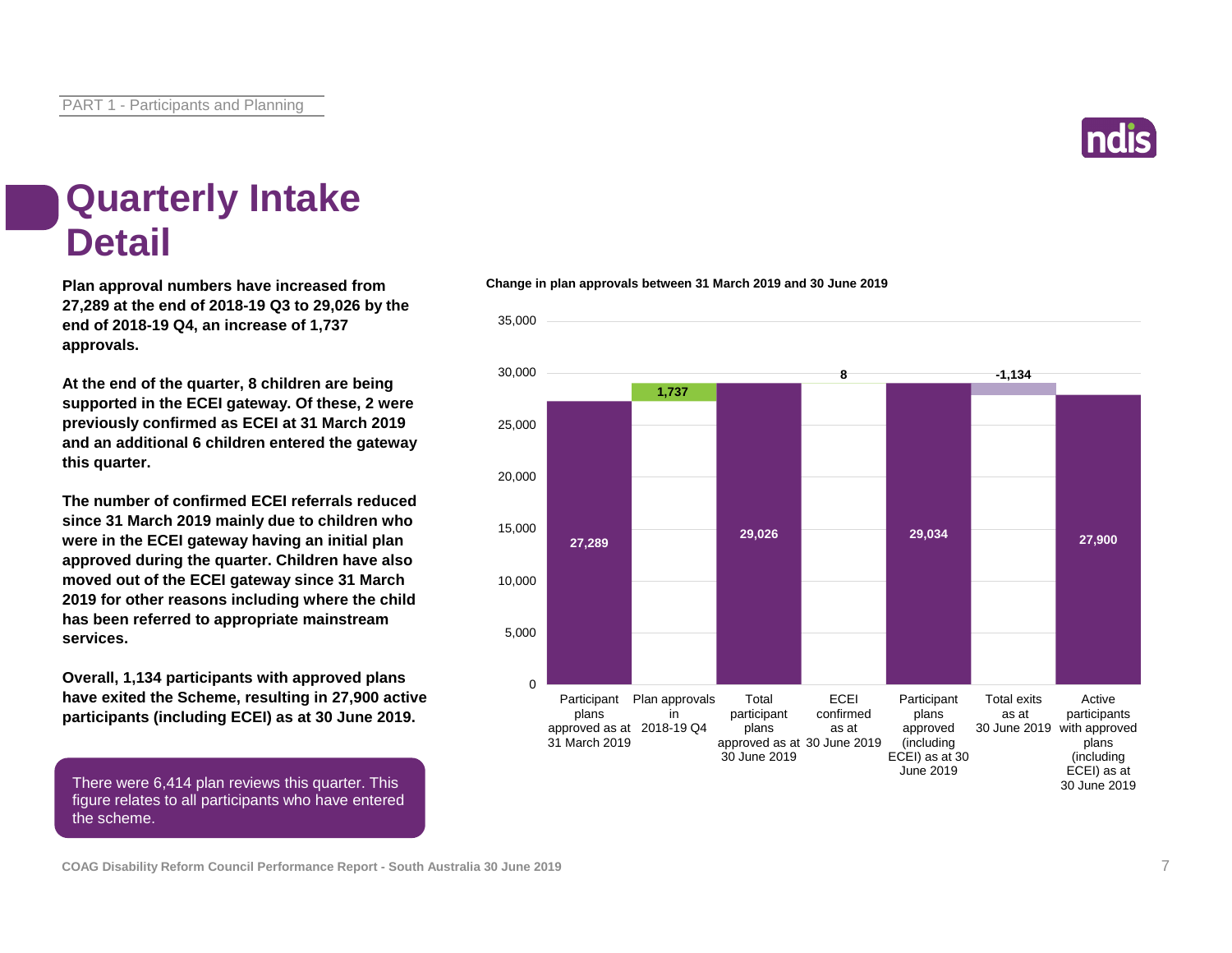### **Cumulative Position**

**At the end of 2018-19 Q4, the cumulative total number of participants that have received support 29,034 (including 8 children supported through the ECEI gateway). Of these, 13,056 transitioned from an existing State/Territory program, 2,198 transitioned from an existing Commonwealth program and 13,772 participants are have received support for the first time.**

**Overall, since 1 July 2013, there have been 36,574 people with access decisions.**

**Cumulative plan approvals compared with bilateral estimate**



**92%**

of bilateral estimate met since the commencement of transition (1 July 2016 - 30 June 2019)

#### **90%**

of scheme to date bilateral estimate met (1 July 2013 - 30 June 2019)

#### **29,026**

plan approvals to date; 29,034 including ECEI confirmed

#### **Plan approvals by participant referral pathway**



Cumulative position reporting is inclusive of trial participants for the reported period and represents participants who have or have had an approved plan.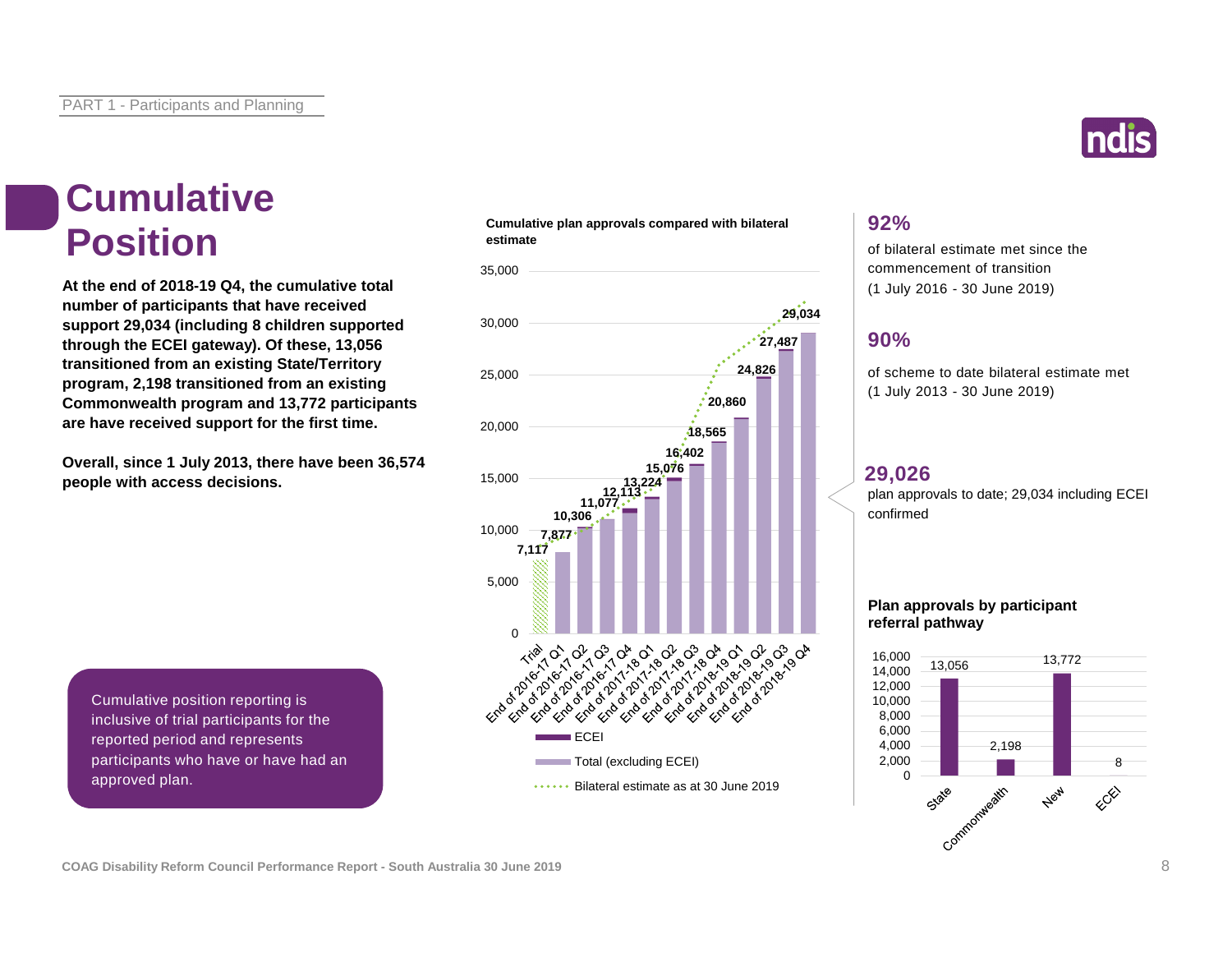

### **Participant Profiles by Age Group**

**These bar charts show the demographic profile of active participants with a plan approved in 2018-19 Q4, compared with plan approvals as at 31 March 2019, by age group.**

**Around 20% of participants entering in this quarter are aged 55 to 64 years, compared with 11% in prior quarters. Further, 17% of participants entering in this quarter are aged 7 to 14 years, compared with 35% in prior quarters. This is due to the aged based phasing schedule in SA where children were phased in initially, and therefore a higher proportion of adults are now entering the Scheme.**

**Active participants with a plan approved in 2018-19 Q4 by age group**



**% of active participants with a plan approved by age group**



■ % of active participants with a plan approved in prior quarters ■% of active participants with a plan approved in 2018-19 Q4

Note 1: Due to the aged based phasing which commenced with children in SA, there are a low number of participants aged 19 and over who entered the Scheme in prior quarters.

Note 2: The age eligibility requirements for the NDIS are based on the age as at the access request date. Participants with their initial plan approved aged 65+ have turned 65 since their access request was received.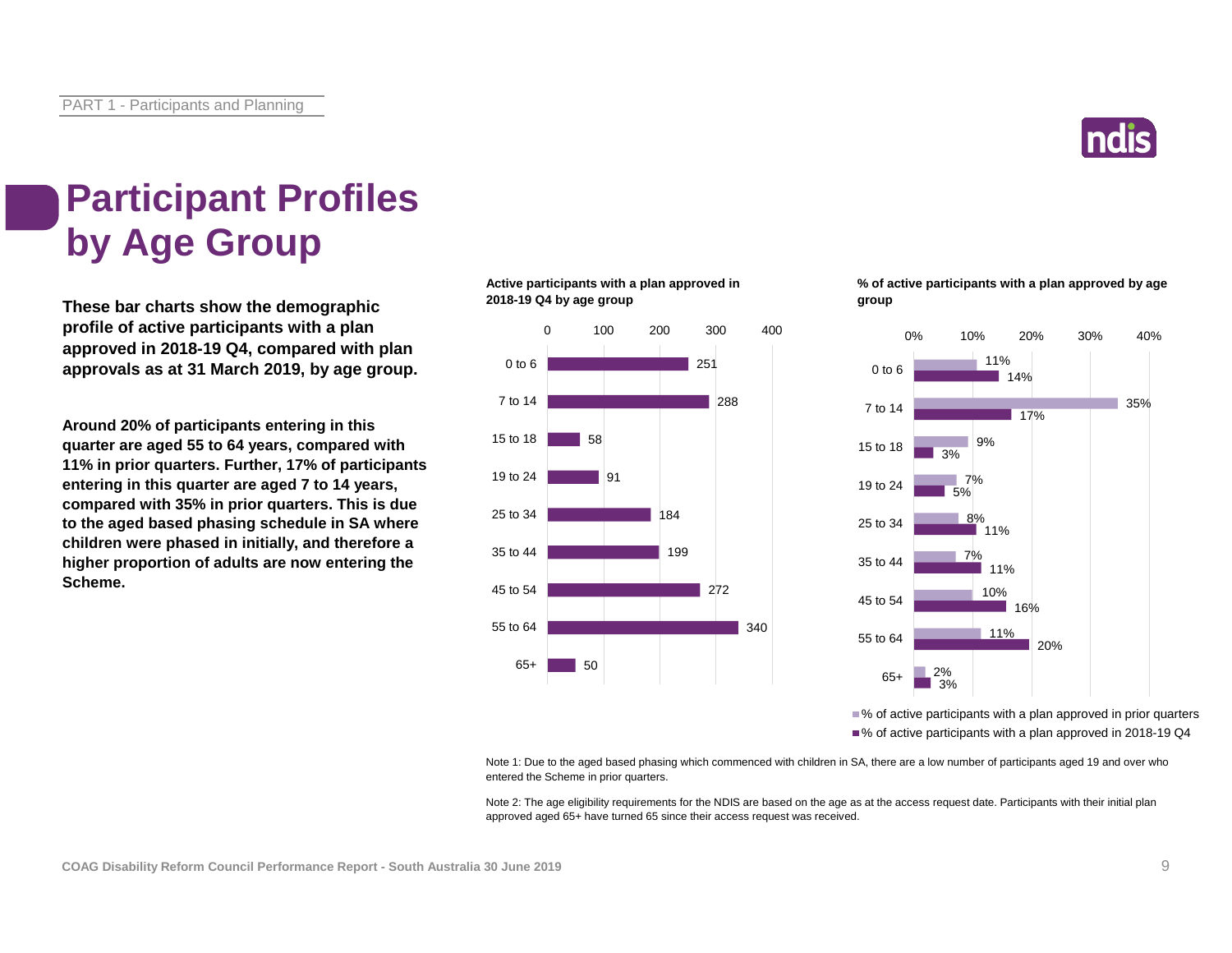

#### **Participant Profiles by Disability Group**

**These bar charts show the demographic profile of active participants with a plan approved in 2018-19 Q4, compared with plan approvals as at 31 March 2019, by disability group.**

**Of the participants entering this quarter, 27% have a primary disability group of Autism, compared to 37% in prior months. Further, 13% had a primary disability of Psychosocial disability compared to 4% in prior months. This change in distribution reflects the age mix of participants entering in the quarter compared to previous periods.**

#### **Active participants with a plan approved in 2018-19 Q4 by disability group**



#### **% of active participants with a plan approved by disability group**



■% of active participants with a plan approved in prior quarters ■% of active participants with a plan approved in 2018-19 Q4

Note 1: Of the 323 active participants identified as having an intellectual disability, 25 (8%) have Down syndrome. Note 2: Since 2017-18 Q1 Developmental Delay and Global Developmental Delay have been reported separately to the Intellectual Disability group.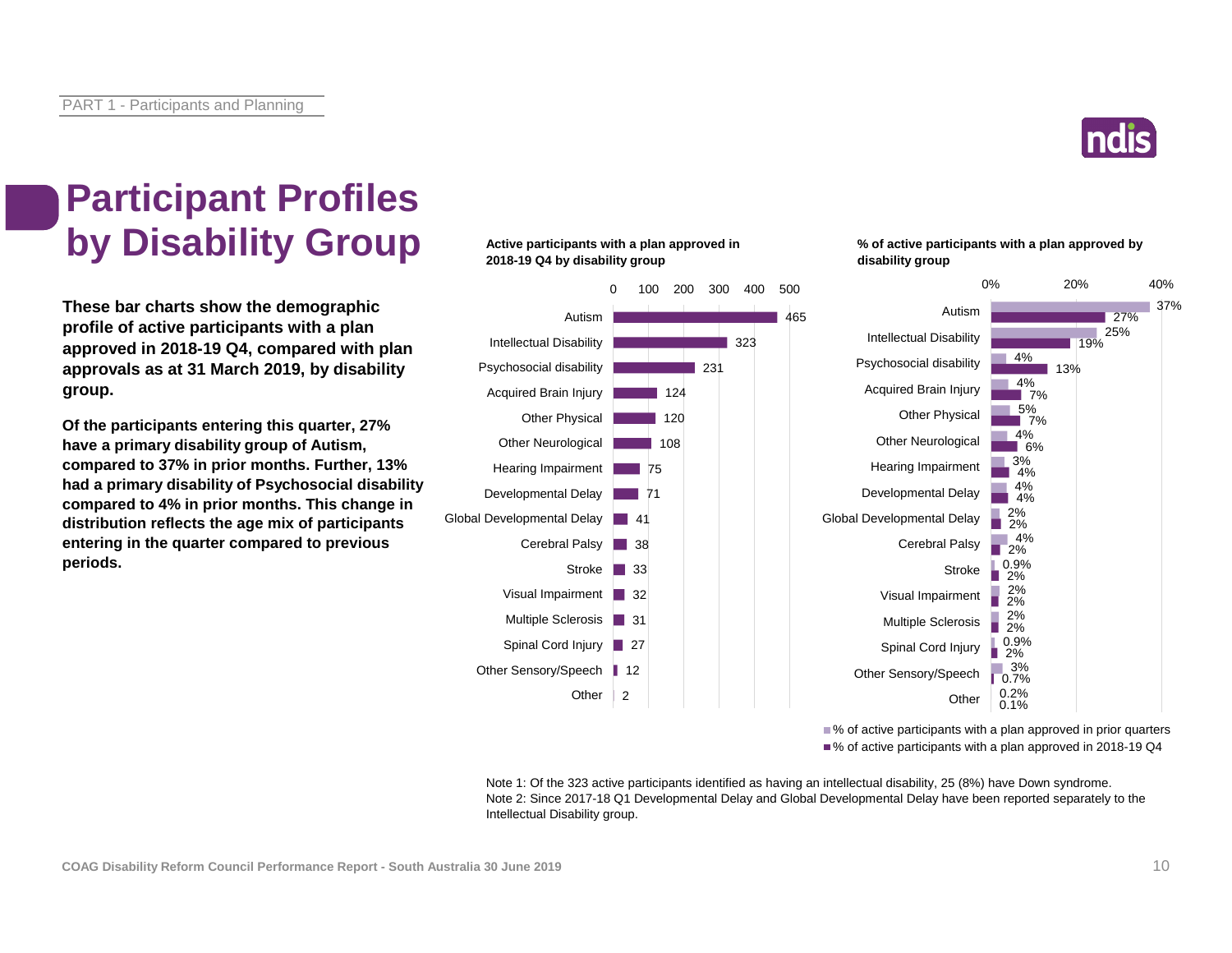

### **Participant Profiles by Level of Function**

**These bar charts show the demographic profile of active participants with a plan approved in 2018-19 Q4, compared with plan approvals at 31 March 2019, by level of function.**

**For participants with a plan approval in the current quarter:** 

**• 21% of active participants had a relatively high level of function**

**• 54% of active participants had a relatively moderate level of function** 

**• 25% had a relatively low level of function**

**These relativities are within the NDIS participant population, and not comparable to the general population.**

**% of active participants with a plan approved by level of function**



■% of active participants with a plan approved in prior quarters

■% of active participants with a plan approved in 2018-19 Q4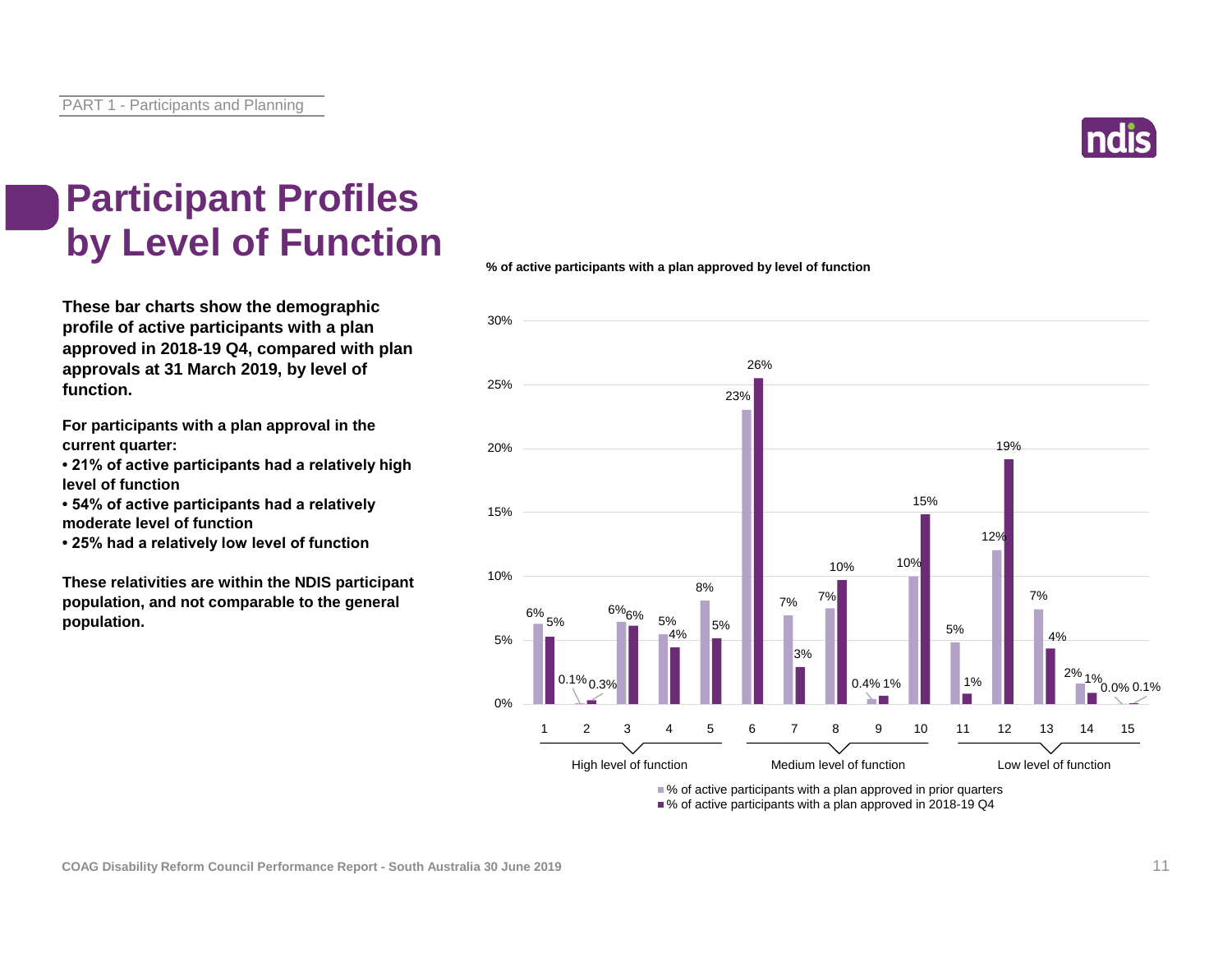# **Participant Profiles**

**These charts show the demographic profile of active participants with a plan approved in 2018- 19 Q4, compared with plan approvals as at 31 March 2019, by gender.**

**The majority of participants are males.**

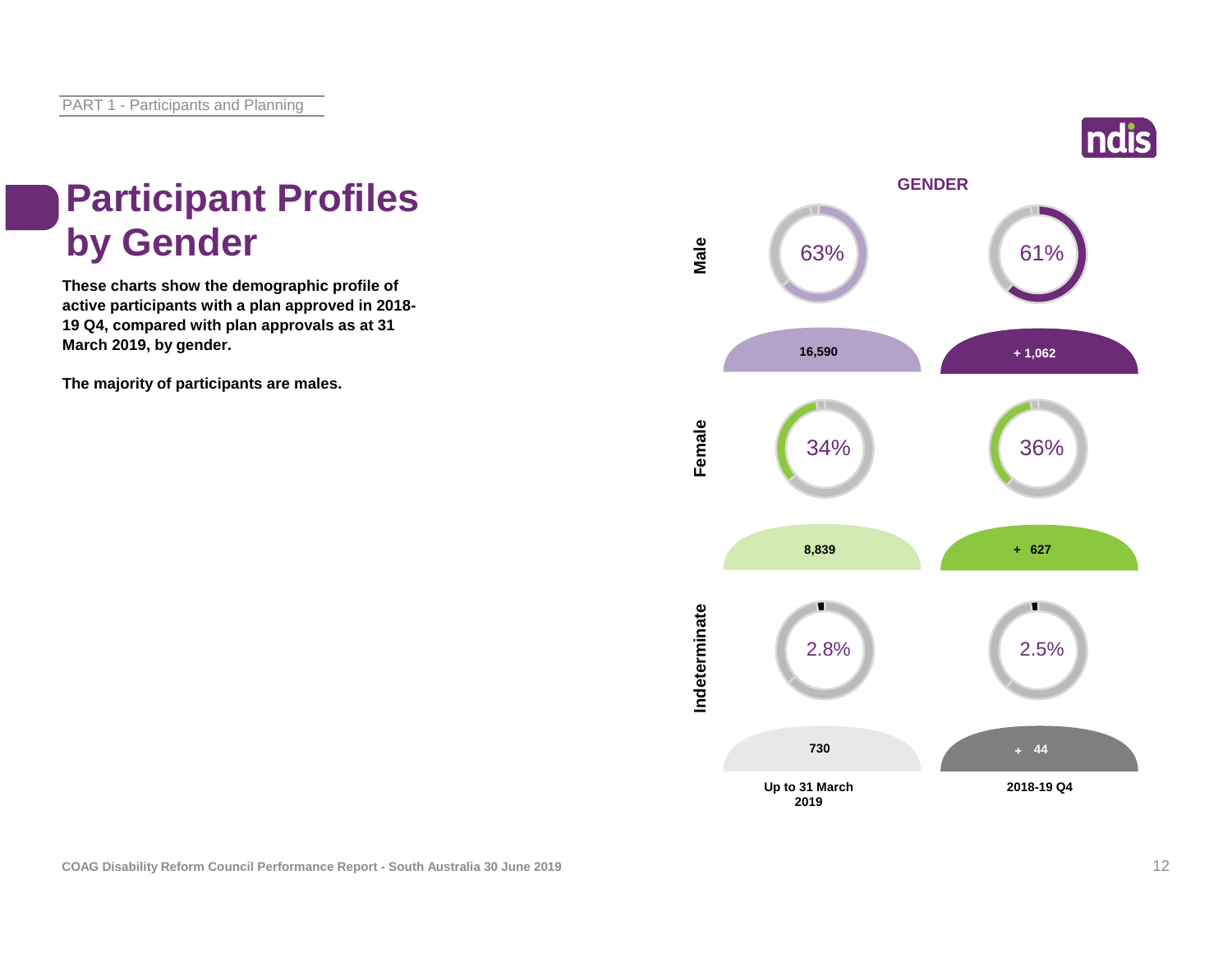### **Participant Profiles: Other**

**These bar charts show other demographic profiles of active participants with a plan approved in 2018-19 Q4, compared with plan approvals as at 31 March 2019.**

**Of the participants with a plan approved in 2018-19 Q4:**

**• 7.6% were Aboriginal or Torres Strait Islander, compared with 4.5% in previous periods combined.**

**• 5.0% were young people in residential aged care, compared with 0.8% in previous periods combined.**

**• 8.3% were culturally and linguistically diverse, compared with 6.8% in previous periods combined.**

| <b>Aboriginal &amp; Torres Strait Islander</b>         | 2018-19 Q4 |               | % of active<br>participants |  |
|--------------------------------------------------------|------------|---------------|-----------------------------|--|
| <b>Aboriginal and Torres Strait Islander</b>           | 132        | 4.5%<br>7.6%  |                             |  |
| Not Aboriginal and Torres Strait Islander              | 1,505      |               | 90.1%<br>86.8%              |  |
| <b>Not Stated</b>                                      | 96         | 5.4%<br>15.5% |                             |  |
|                                                        |            |               | Prior Quarters              |  |
|                                                        |            |               | ■2018-19 Q4                 |  |
| Young people in residential aged care<br><b>status</b> | 2018-19 Q4 |               | % of active<br>participants |  |
| Young people in residential aged care                  | 86         | 0.8%<br>5.0%  | 99.2%                       |  |
| Not young people in residential aged care              | 1,647      |               |                             |  |
|                                                        |            |               | 95.0%                       |  |
|                                                        |            |               | Prior Quarters              |  |
|                                                        |            |               | ■2018-19 Q4                 |  |
| <b>Culturally and linguistically diverse</b>           | 2018-19 Q4 |               | % of active<br>participants |  |
| <b>Culturally and linguistically diverse</b>           | 143        | 6.8%<br>8.3%  | 92.5%                       |  |
| Not culturally and linguistically diverse              | 1,590      |               |                             |  |
| <b>Not stated</b>                                      | 0          | 0.8%<br>0.0%  | 91.7%                       |  |



Prior Quarters 2018-19 Q4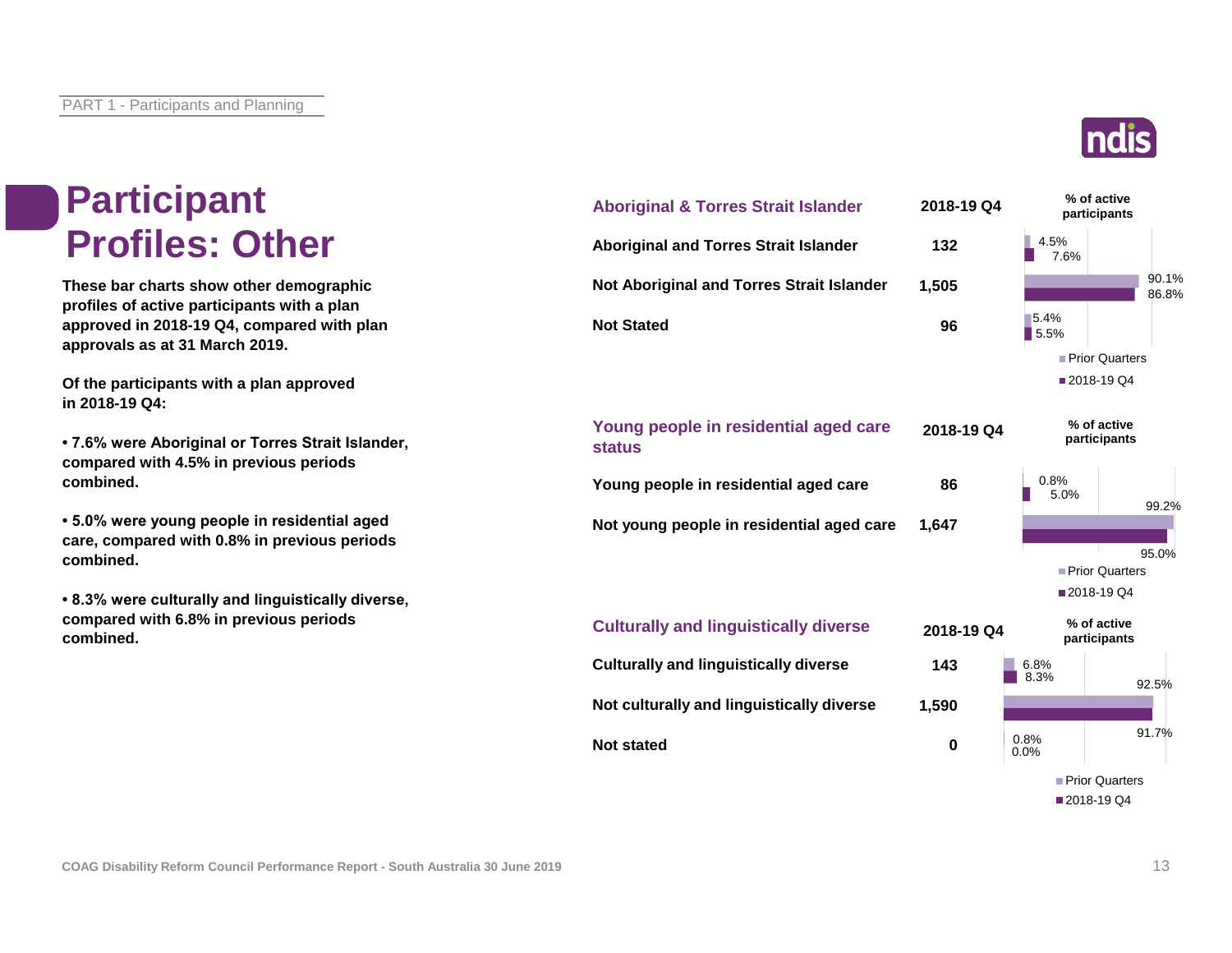

#### **Plan Management Support Coordination**

**The proportion of participants electing to fully or partly self-manage their plan was higher in 2018-19 Q4 at 21%, compared with 20% in previous quarters combined.**

**42% of participants who have had a plan approved in 2018-19 Q4 have support coordination in their plan, compared to 37% in previous quarters combined.**

**Prior quarters (transition only)**





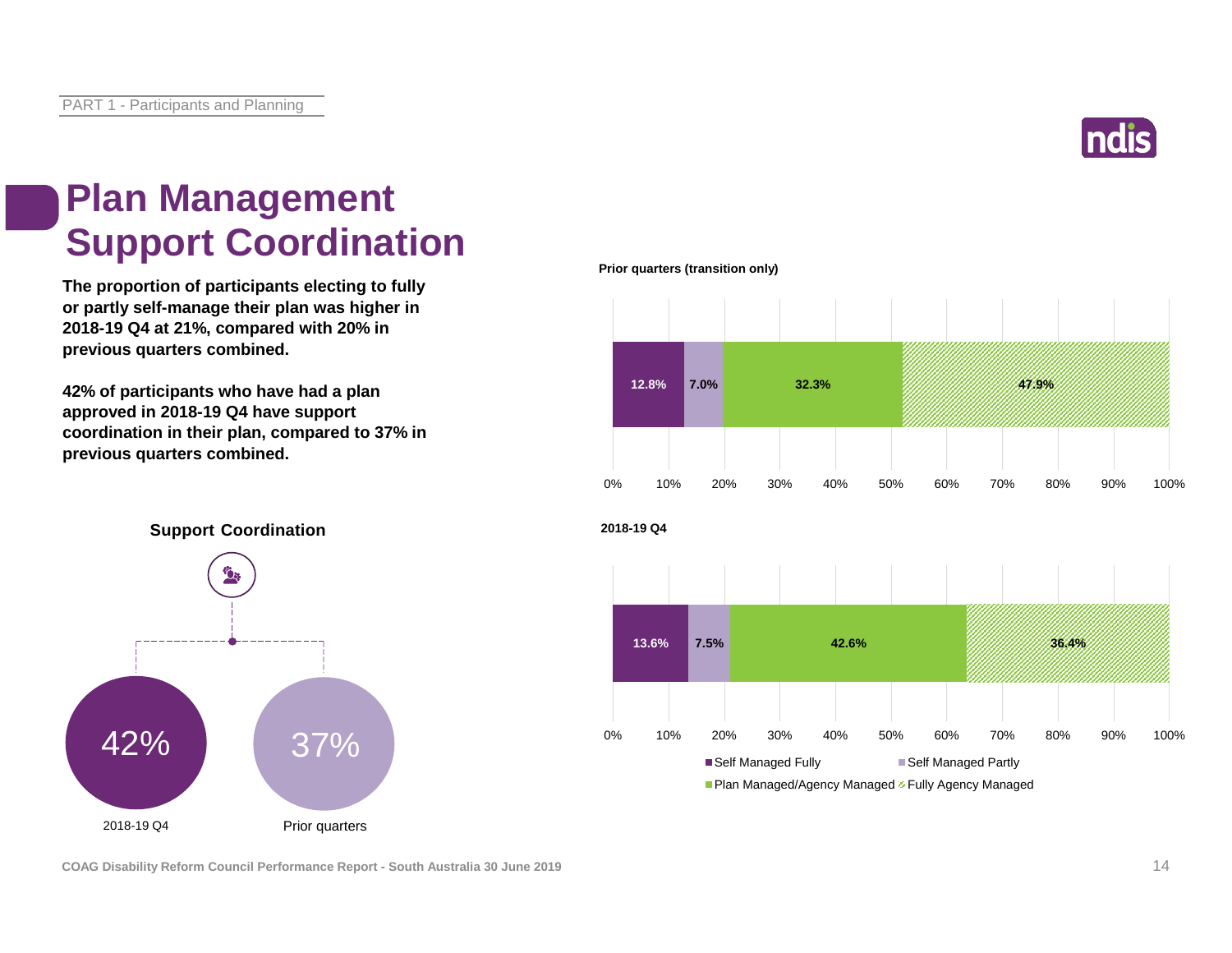

### **Plan Activation**

**Plan activation refers to the amount of time between a participant's initial plan being approved, and the date the participant first receives support. In-kind supports are included.**

**The percentage of participants who activated plans within 90 days of initial plan approval was:** 

**• 85% of participants entering in 2018-19 Q2**

**• 84% of participants entering in previous quarters combined**

**Duration to Plan activation for participants with initial plan approval**

**Prior Quarters (Transition Only)**



Note: Participants with initial plans approved after the end of 2018-19 Q2 have been excluded from the charts. They are relatively new and it is too early to examine their durations to activation.

Plan activation figures are approximations based on payment data. As there is a lag between when the support is provided to a participant, and the payment being made, these statistics are a conservative estimate; it is likely plan activation is faster than presented.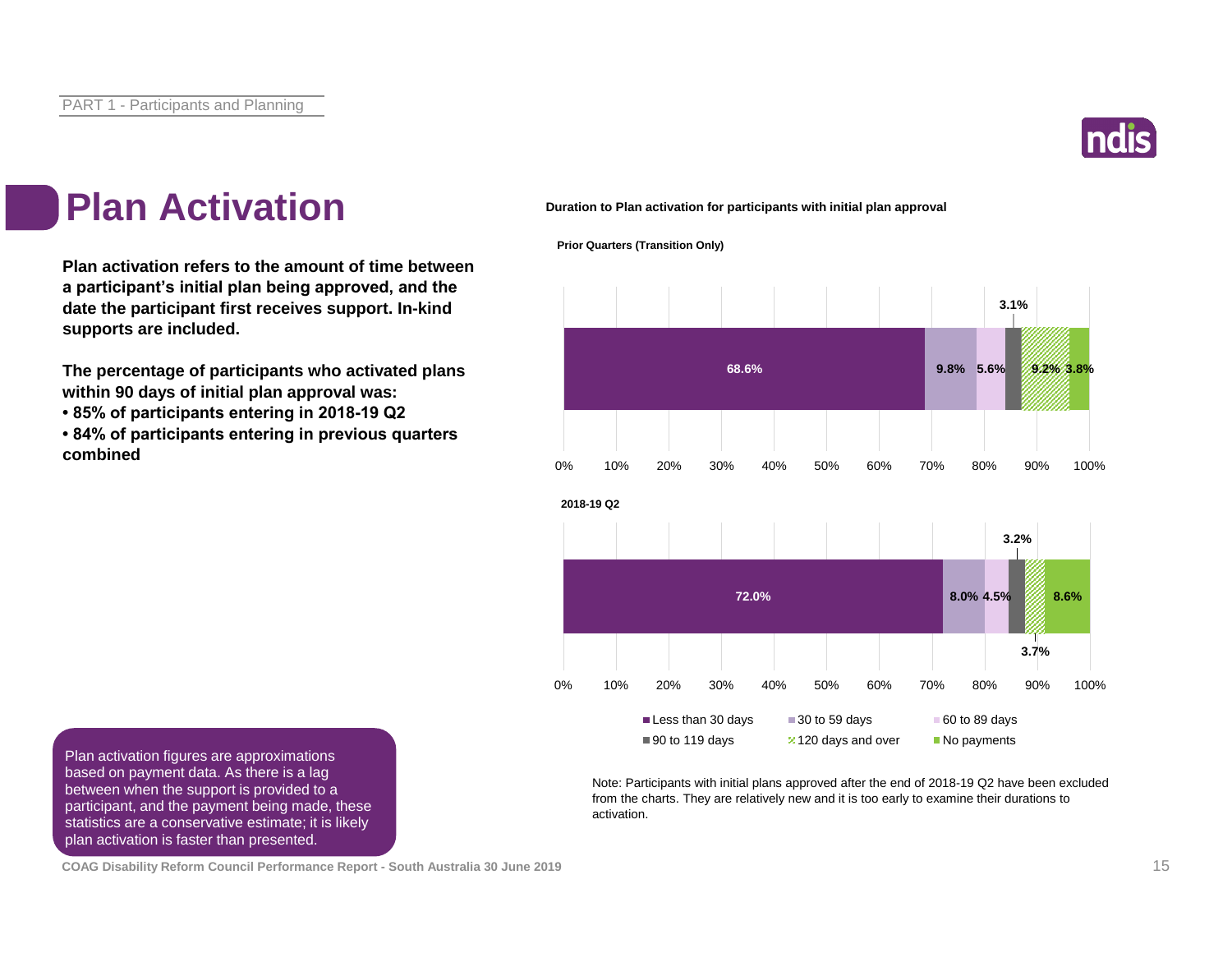

#### **Participant Outcomes**

**This information on participant outcomes has Selected key baseline indicators for participants been collected from 100% of participants who received their initial plan since 1 July 2016 (when they entered the scheme).**

**• 67% of participants from school age to 14 are able to make friends outside of family/carers, compared to 60% of participants aged 0 to before school**

**• 58% of participants aged 0 to before school are engaged in age appropriate community, cultural or religious activities, compared to 36% - 45% for other age groups**

**• 77% of participants from school age to 14 attend school in a mainstream class, compared to 34% of participants aged 15 to 24**

**• 28% of participants aged 25 and over have a paid job, compared to 23% of participants aged 15 to 24**

**• 67% of participants aged 25 and over choose what they do every day, compared to 52% of participants aged 15 to 24**

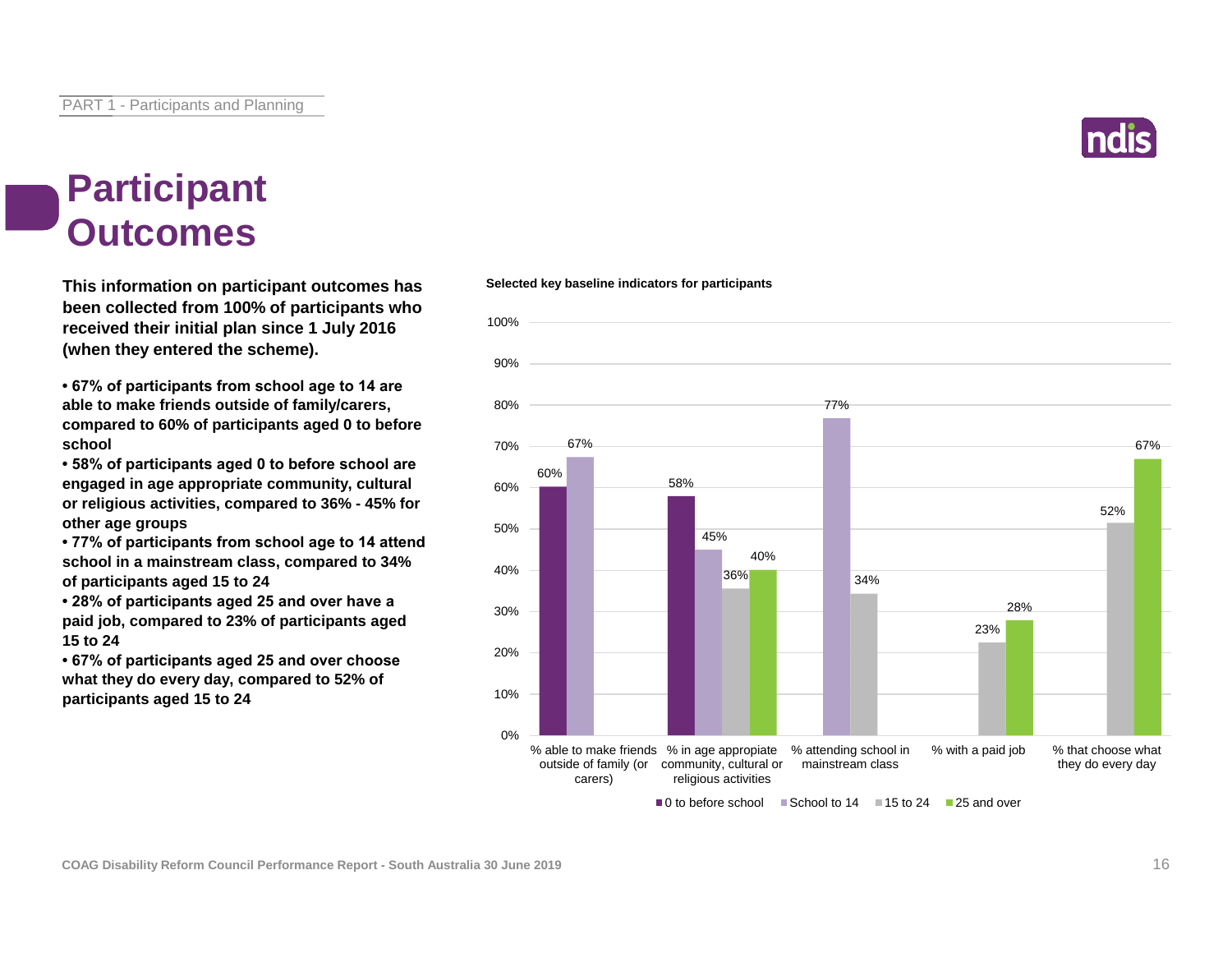

#### **Family/Carers Outcomes**

**The percentage of participants' families/carers when they entered the Scheme (baseline indicators):**

**• working in a paid job was highest for participants aged 0 to 14 (48%)**

**• able to advocate for their child/family member was highest for participants aged 0 to 14 and participants aged 15 to 24 (78%)**

**• who have friends and family they can see as often as they like was highest for participants aged 25 and over (57%)**

**• who feel in control selecting services was highest for participants aged 25 and over (49%)**

**• who support/plan for their family member through life stage transitions was highest for participants aged 0 to 14 (86%)**

#### **Selected key baseline indicators for families and carers of participants**



 $\Box$  0 to 14  $\Box$  15 to 24  $\Box$  25 and over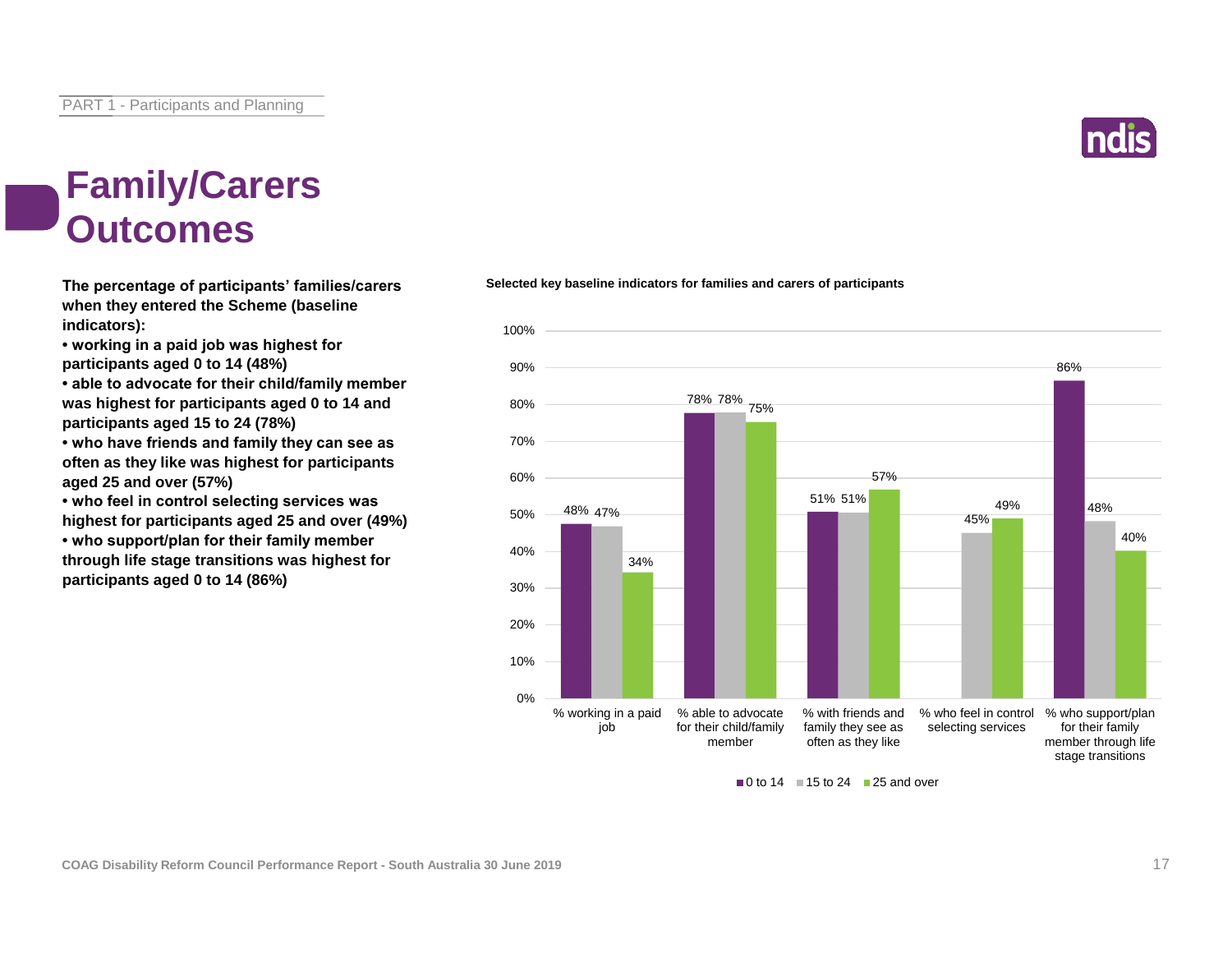

### **Has the NDIS helped? Participants**

**This data reflects participants' perceptions on whether engagement with the NDIS has helped them.**

**The NDIA asked the question 'Has the NDIS helped?' to individuals who entered the Scheme between 1 July 2016 and 30 June 2017, after their first year participating in the Scheme and again at the end of their second year of the Scheme.**

**Participants' perceptions of whether the NDIS has helped improved from year one to year two for those in the age groups School to 14 and 15 to 24. The results were mixed for participants aged 0 to before school.**

#### **"Has the NDIS helped?" questions for participants**







15 to 24

Note: There was insufficient data to report for participants aged 25 and over for this quarter.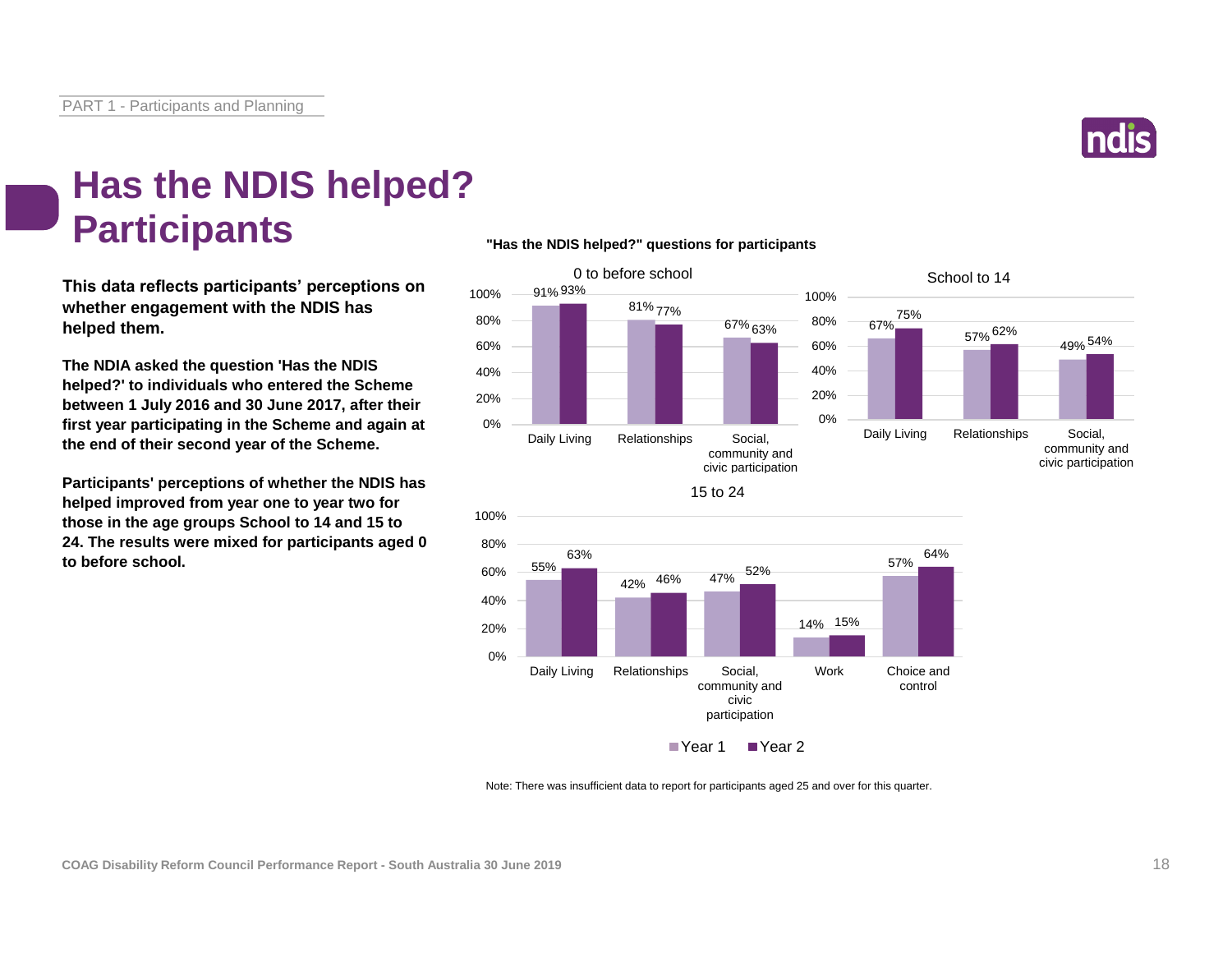

### **Has the NDIS helped? Family/Carers**

**This data reflects families and carers' perceptions on whether engagement with the NDIS has helped them.**

**The NDIA asked the question 'Has the NDIS helped?' to families and carers of individuals who entered the Scheme between 1 July 2016 and 30 June 2017, after their first year participating in the Scheme and again at the end of their second year of the Scheme.**

**Changes in family and carers' perceptions of whether the NDIS has helped from year one to year two were mixed.**



#### **"Has the NDIS helped?" questions for families and carers of participants**

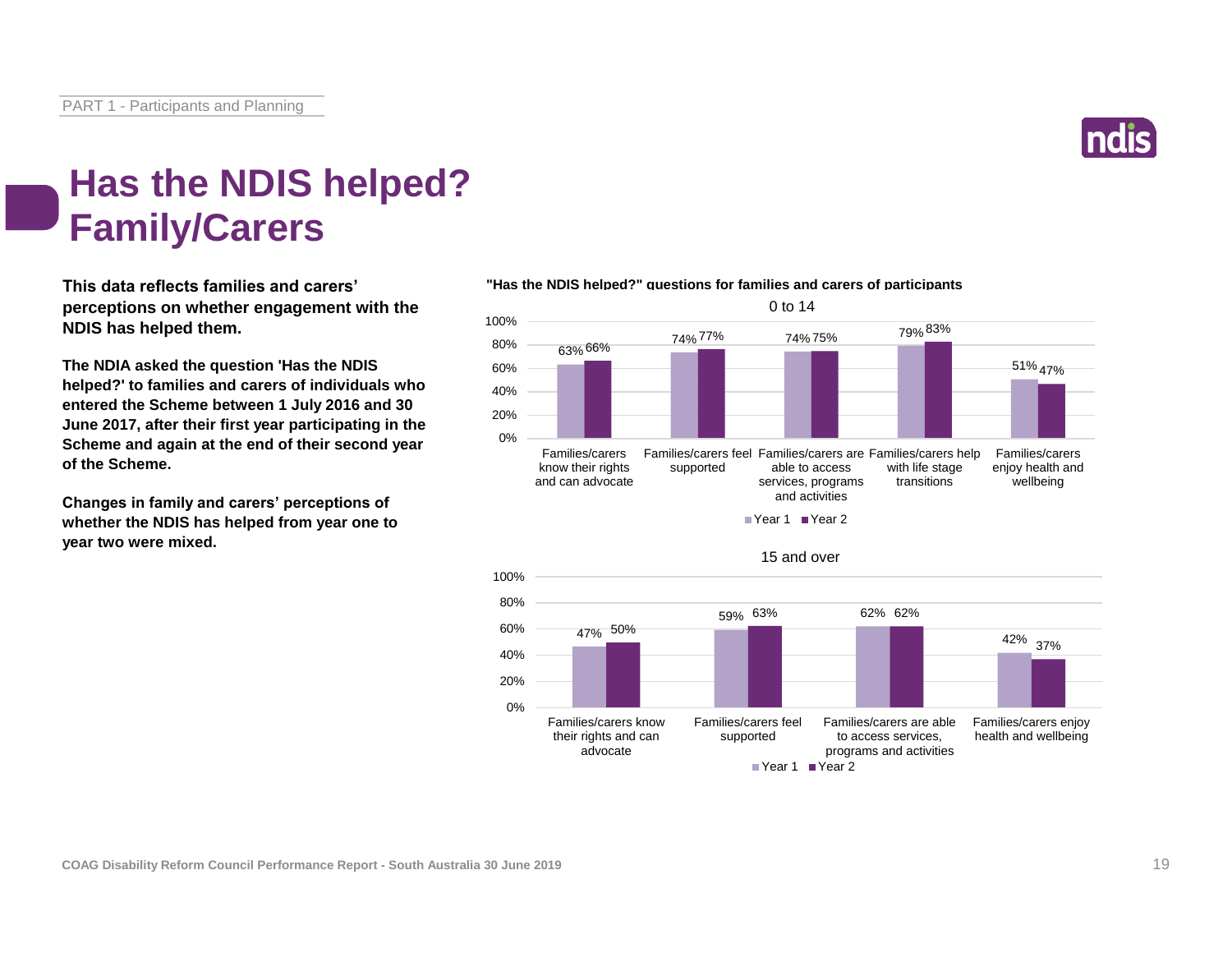

### **Participants in Work**

**The NDIA is acutely aware of the benefits that employment brings to participants and tracks employment outcomes to see whether the NDIS has helped participants to find paid work.**

**Baseline measures on employment are collected as a participant enters the Scheme, after their first year and again at the end of their second year of the Scheme. This data relates to participants who entered the Scheme between 1 July 2016 and 30 June 2017.**

**Overall, the percentage of participants in paid work increased from 6% to 20%.**





Note: There was insufficient data to report for participants aged 25 and over for this quarter.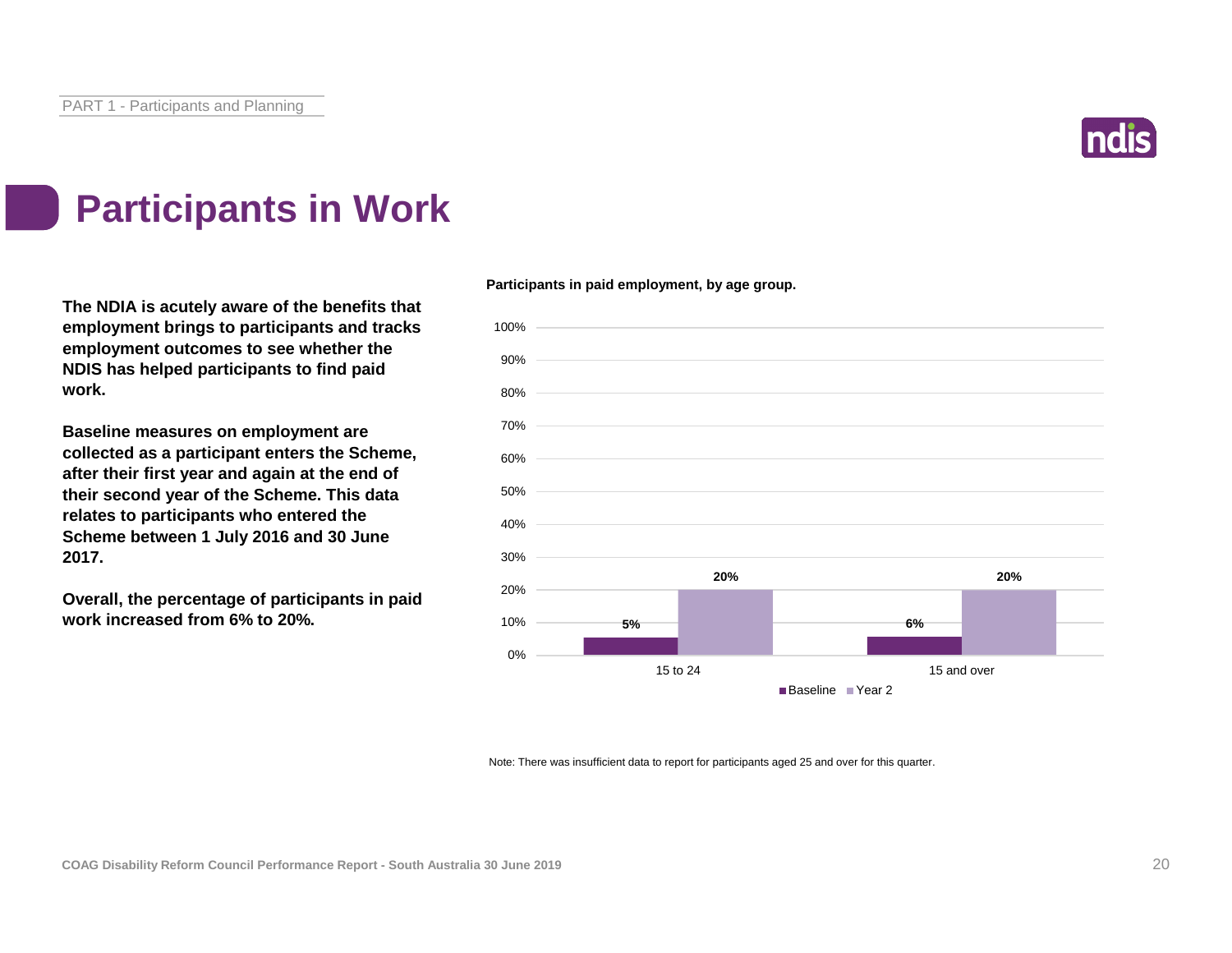

### **Participants involved in community and social activities**

**The number of participants engaging in community and social activities is one of the key measures for ensuring quality experiences and outcomes for participants.**

**For participants who entered the Scheme between 1 July 2016 and 30 June 2017, levels of engagement in community and social activity are being tracked to see whether the NDIS has helped them to increase their participation.**

**Overall, the percentage of participants engaged in social activities in their communities increased from 32% to 44%.**

**NDIS Participants participating in social activities in their community, by age group.**



Note: There was insufficient data to report for participants aged 25 and over for this quarter.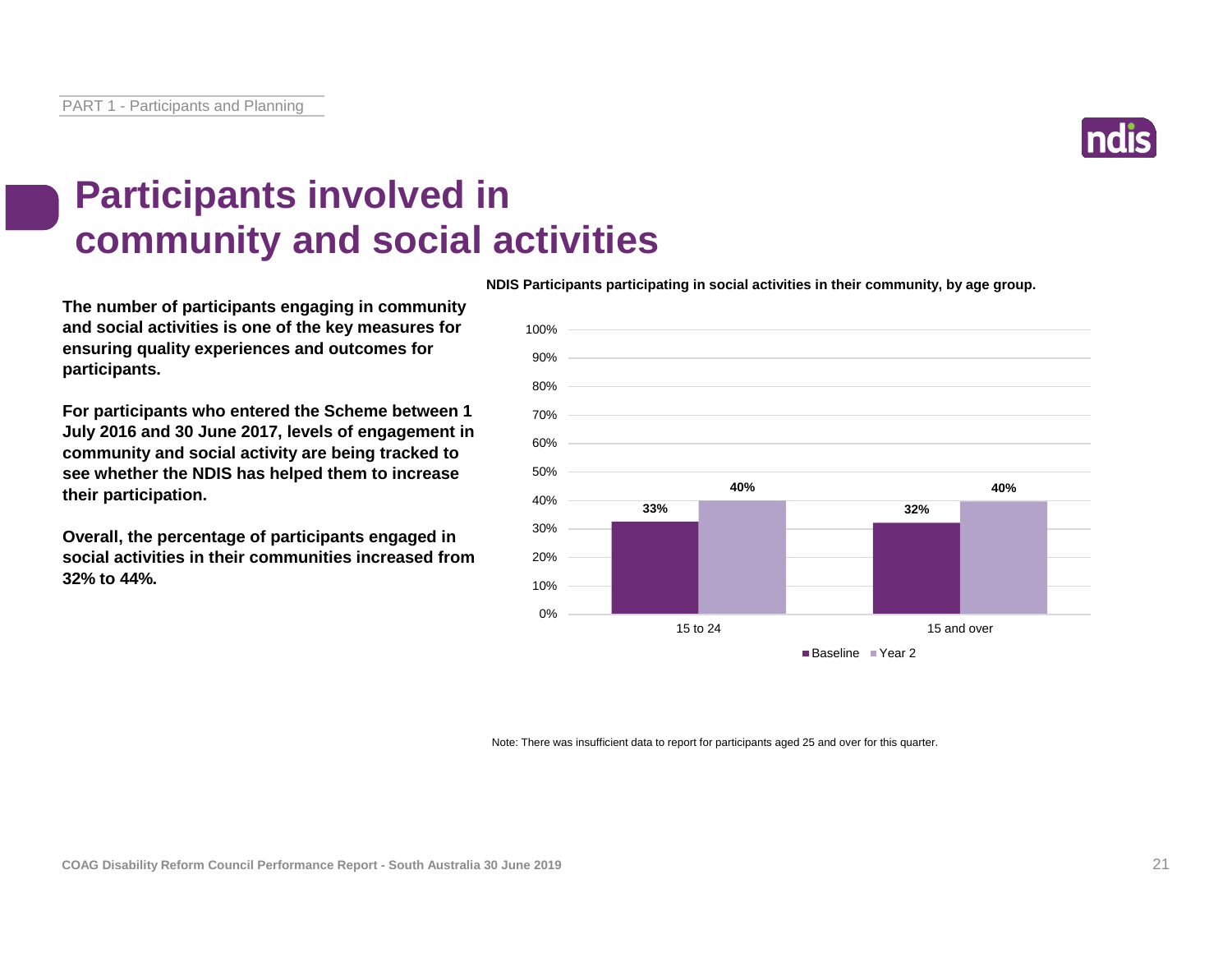

## **Participant Satisfaction**

**85% of participants rated their satisfaction with the Agency's planning process as either good or very good in the current quarter. This has increased since the last quarter with sufficient data.** 91%

**Proportion of participants describing satisfaction with the Agency's planning process as good or very good - by quarter**



Note: Participant satisfaction results are not shown if there is insufficient data in the group.

Participant satisfaction under the existing survey method continues to be high, but has been below the trial  $\mathsf{s}$ ite level. What happens and what happens  $\mathsf{h}$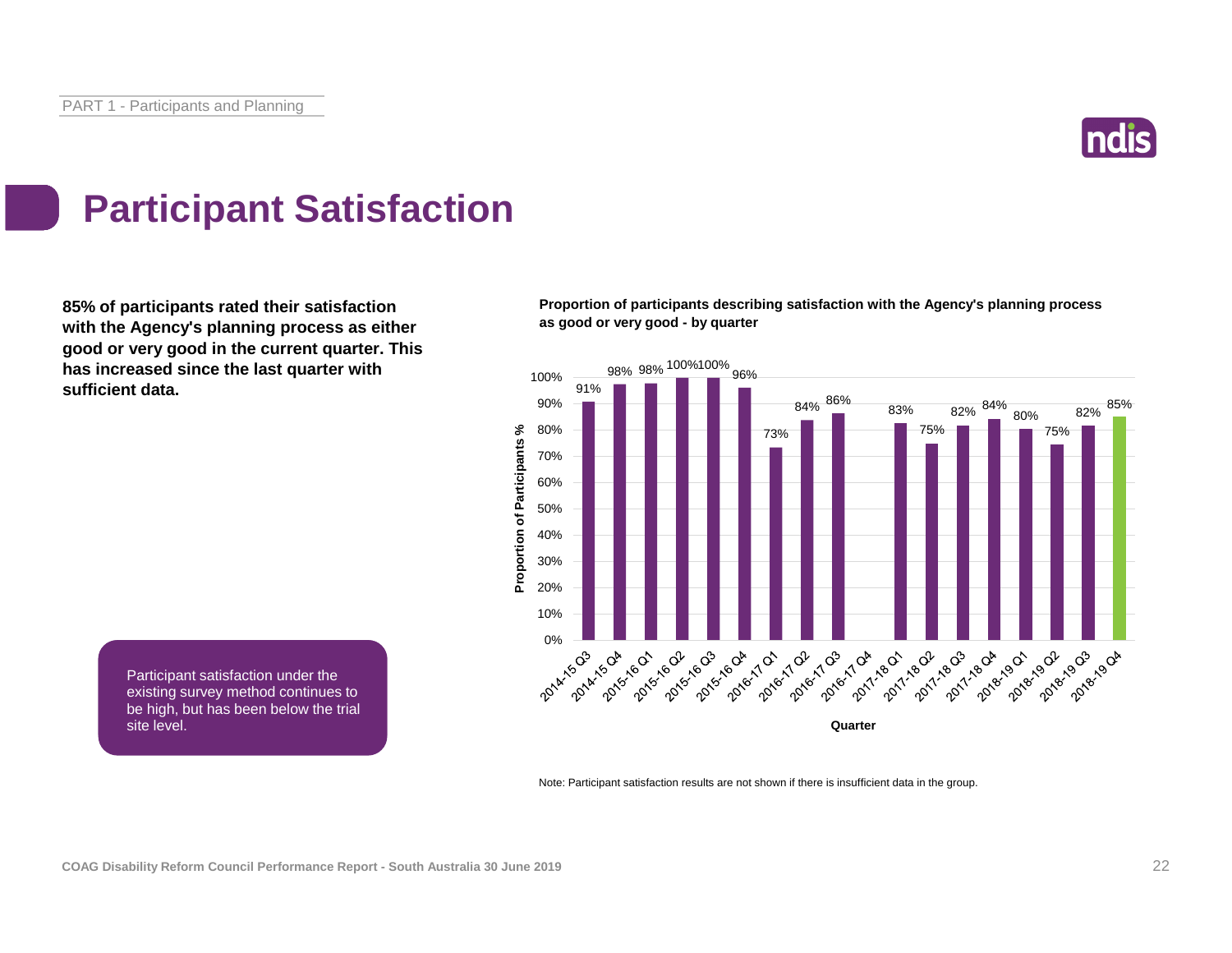

### **Participant Satisfaction - New Survey Method**

**A new participant satisfaction survey has been developed to better record the experience of NDIS participants and their families and carers at different stages of the participant pathway.**

**It began roll-out on 1 September 2018 and will become the primary tool for analysing participant experience. The new survey is designed to gather data at the four primary stages of the participant pathway:**

- **Access**
- **Pre-planning**
- **Planning**
- **Plan Review**

There have been improvements in participant satisfaction at each stage of the pathway in this quarter except for the Access stage. Generally, there is still work required to improve participant understanding of the NDIS process and what happens next for individuals at each stage of the process.





**COAG Disability Reform Council Performance Report - South Australia 30 June 2019** 23

 $\blacksquare$  As at 31 March 2019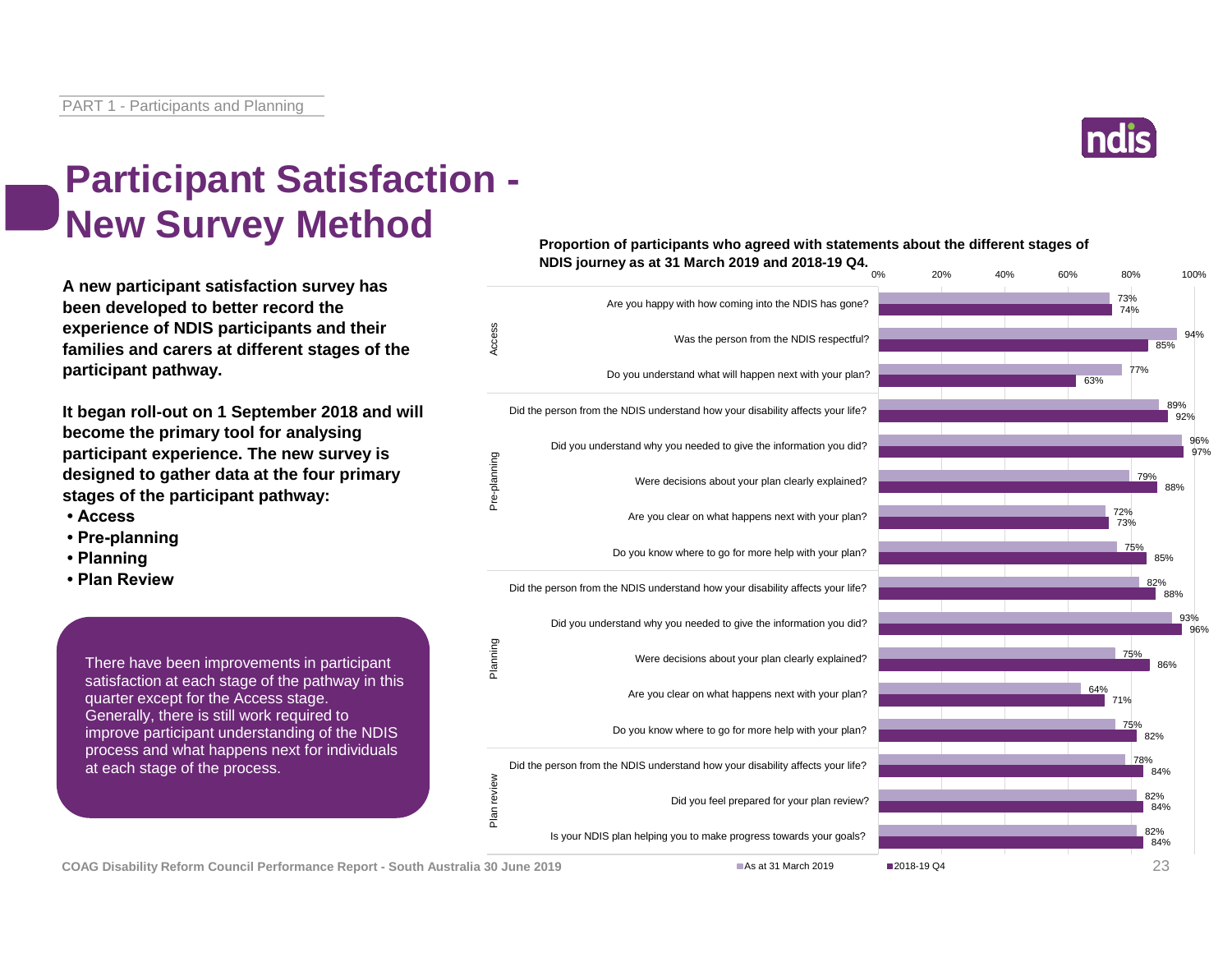#### PART 2

# **Committed Supports and Payments**

Both committed and paid supports to participants are increasing in line with the growing scheme.

Of the \$1.9 billion that has been committed in participant plans, \$1.1 billion has been paid to date.



**South Australia - 30 June 2019**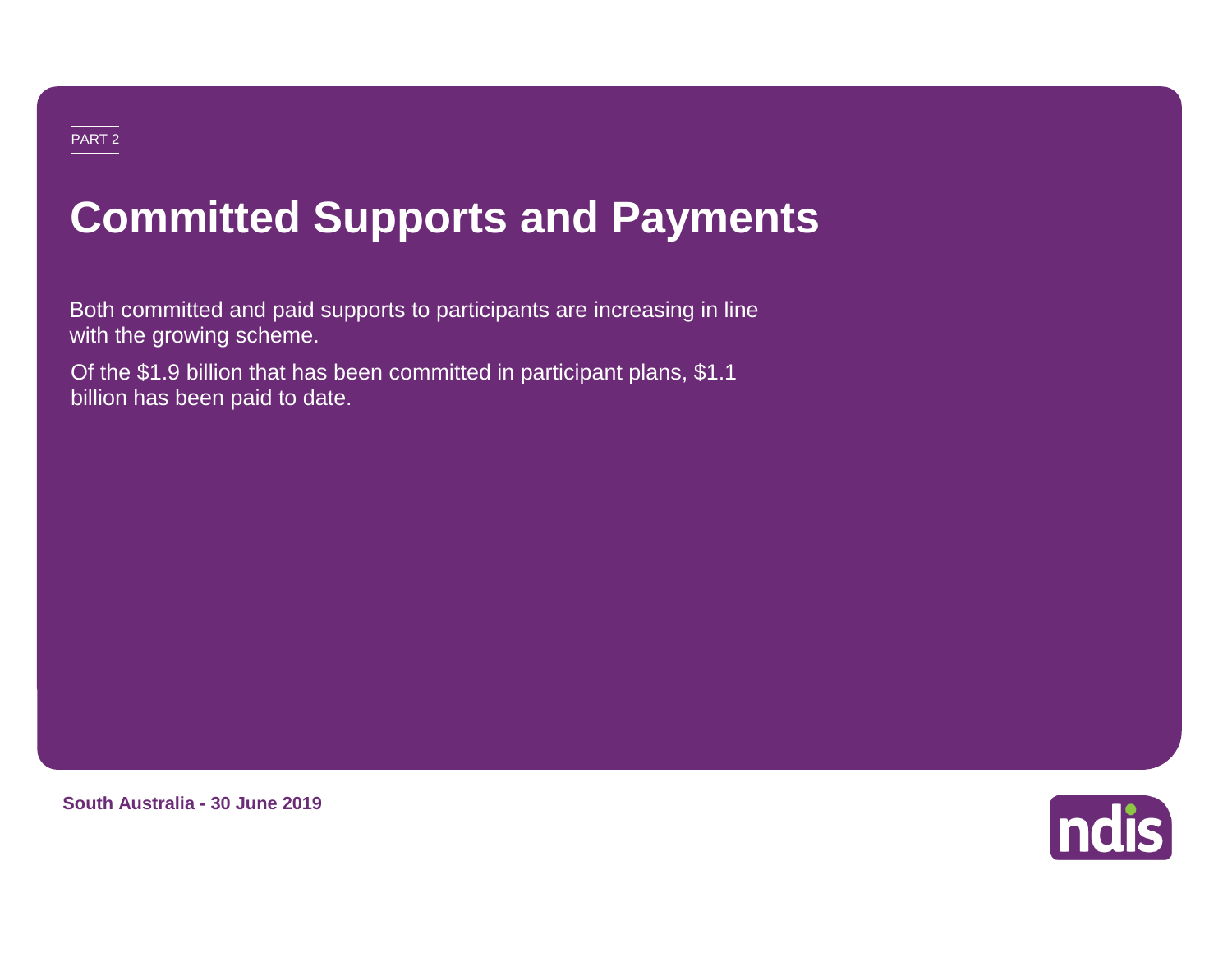

### **Summary**

**This section presents information on the amount committed in plans and payments to service providers and participants.**

> SUMMARY OF PAYMENTS FOR SUPPORTS PROVIDED BY FINANCIAL YEAR SINCE THE NDIS TRIAL WAS LAUNCHED IN 2013-14: 2013-14: \$5.9M 2014-15: \$30.9M 2015-16: \$65.2M 2016-17: \$106.4M 2017-18: \$217.5M 2018-19: \$687.4M.

**Key Statistics** 

PERCENTAGE OF COMMITTED SUPPORTS UTILISATION BY FINANCIAL YEAR: 2013-14: 54% 2014-15: 61% 2015-16: 61% 2016-17: 56% 2017-18: 59% UTILISATION OF COMMITTED

SUPPORTS IN 2018-19 IS STILL EMERGING.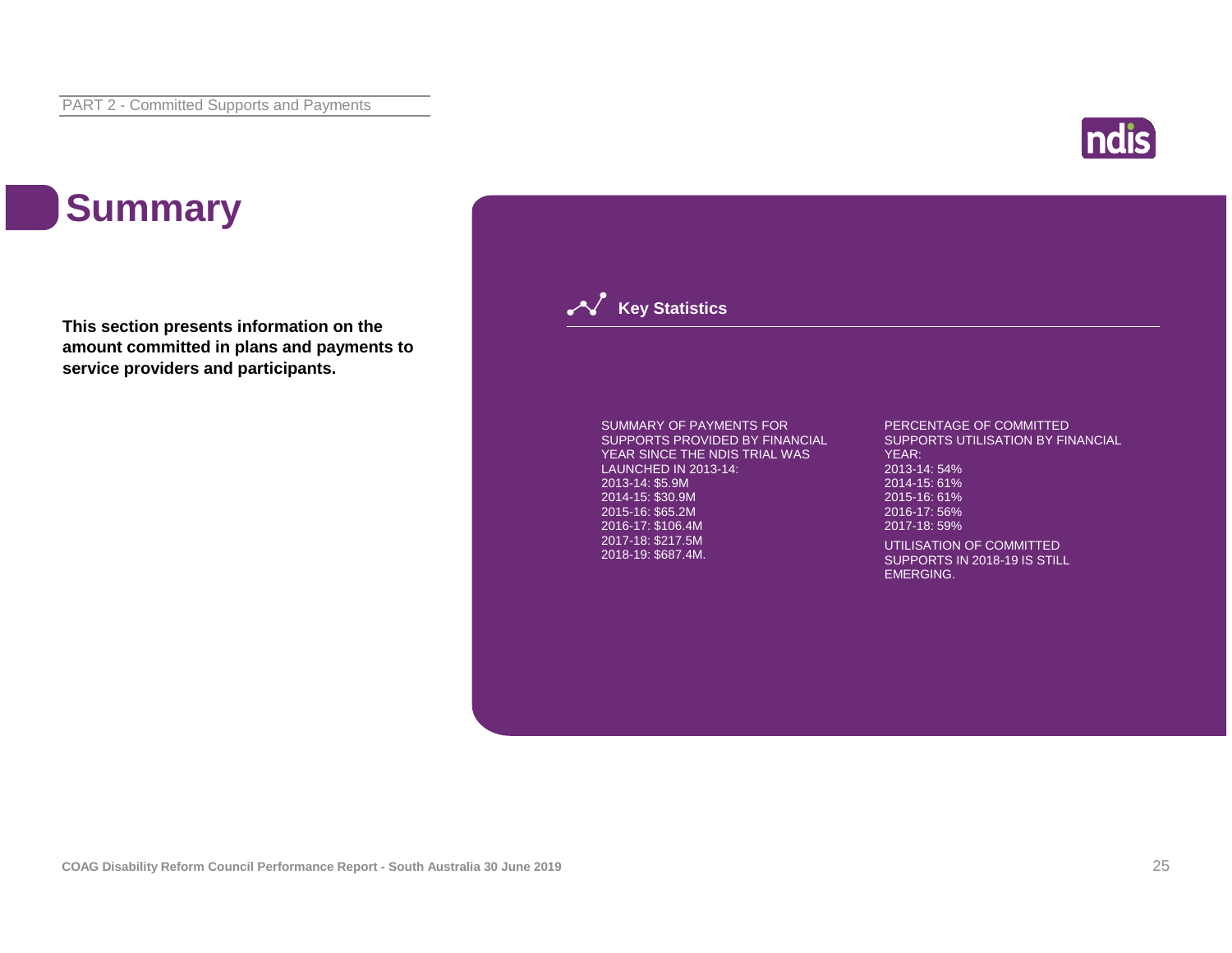

### **Committed Supports and Payments**

**This data shows the committed supports by the year they are expected to be provided, in comparison to the committed supports that have been paid.**

**Of the \$1.9 billion that has been committed in participant plans, \$1.1 billion has been paid to date.**

**Summary of committed supports paid in financial years since the NDIS trial launched: 2013-14: \$5.9m 2014-15: \$30.9m 2015-16: \$65.2m 2016-17: \$106.4m 2017-18: \$217.5m 2018-19: \$687.4m**

#### **Committed and paid by expected support year**

| <b>SMillion</b> | 2013-14 | 2014-15 | 2015-16 | 2016-17 | 2017-18 | 2018-19 | Total   |
|-----------------|---------|---------|---------|---------|---------|---------|---------|
| Total committed | 11.0    | 50.6    | 106.1   | 190.5   | 368.4   | 1.153.5 | 1.880.2 |
| Total paid      | 5.9     | 30.9    | 65.2    | 106.4   | 217.5   | 687.4   | 1.113.3 |

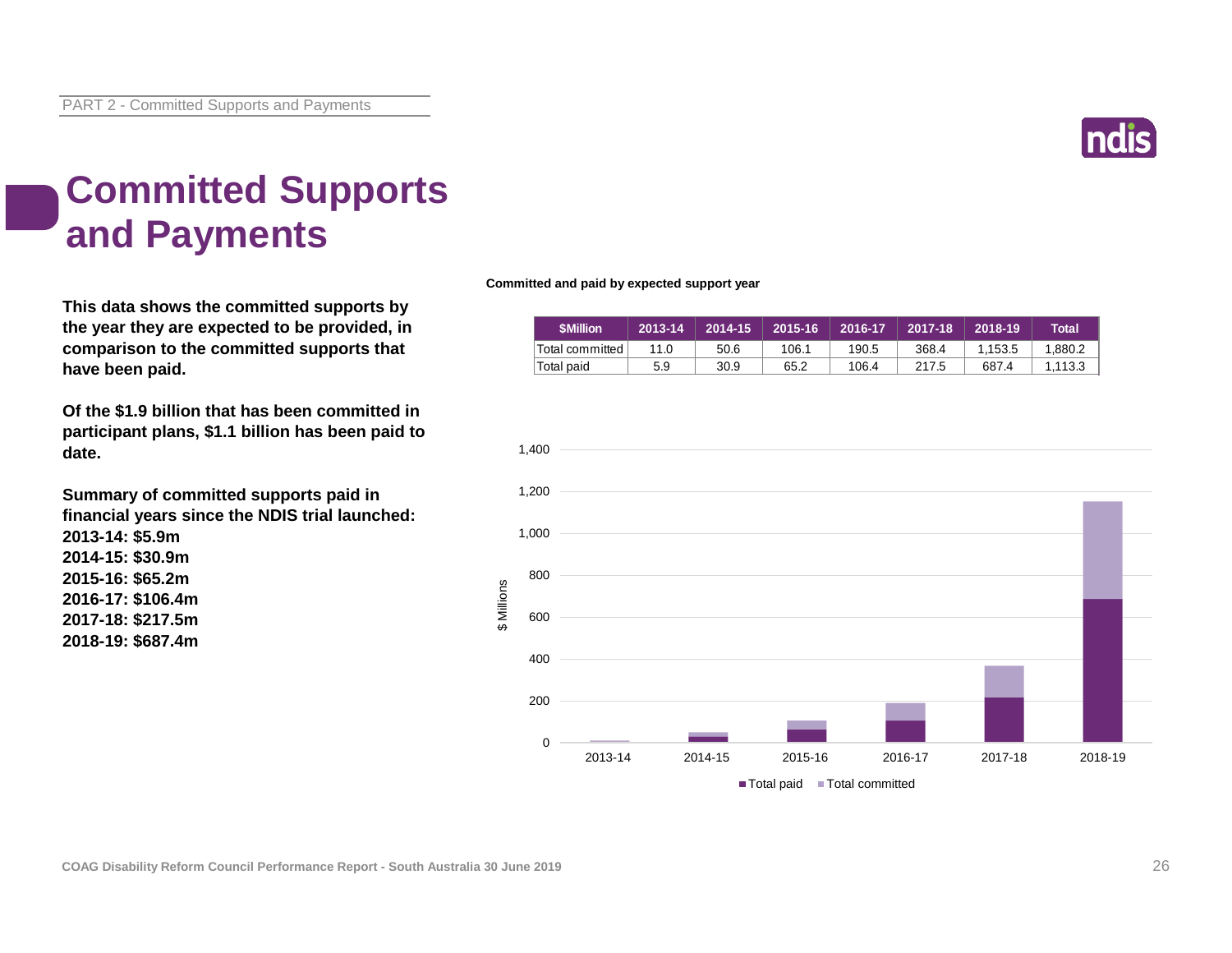

### **Committed Supports by Cost Band**

**This quarter, the change in the distribution of average annualised committed supports was driven by the indexation of plans to reflect 2019- 20 price changes which was applied on 30 June 2019. This is the case whether Supported Independent Living (SIL) supports are included or excluded in the figures.**



**Distribution of average annualised committed supports by cost band (including SIL)** 

#### **Distribution of average annualised committed supports by cost band (excluding SIL)**



As at Q3 2018-19 As at Q4 2018-19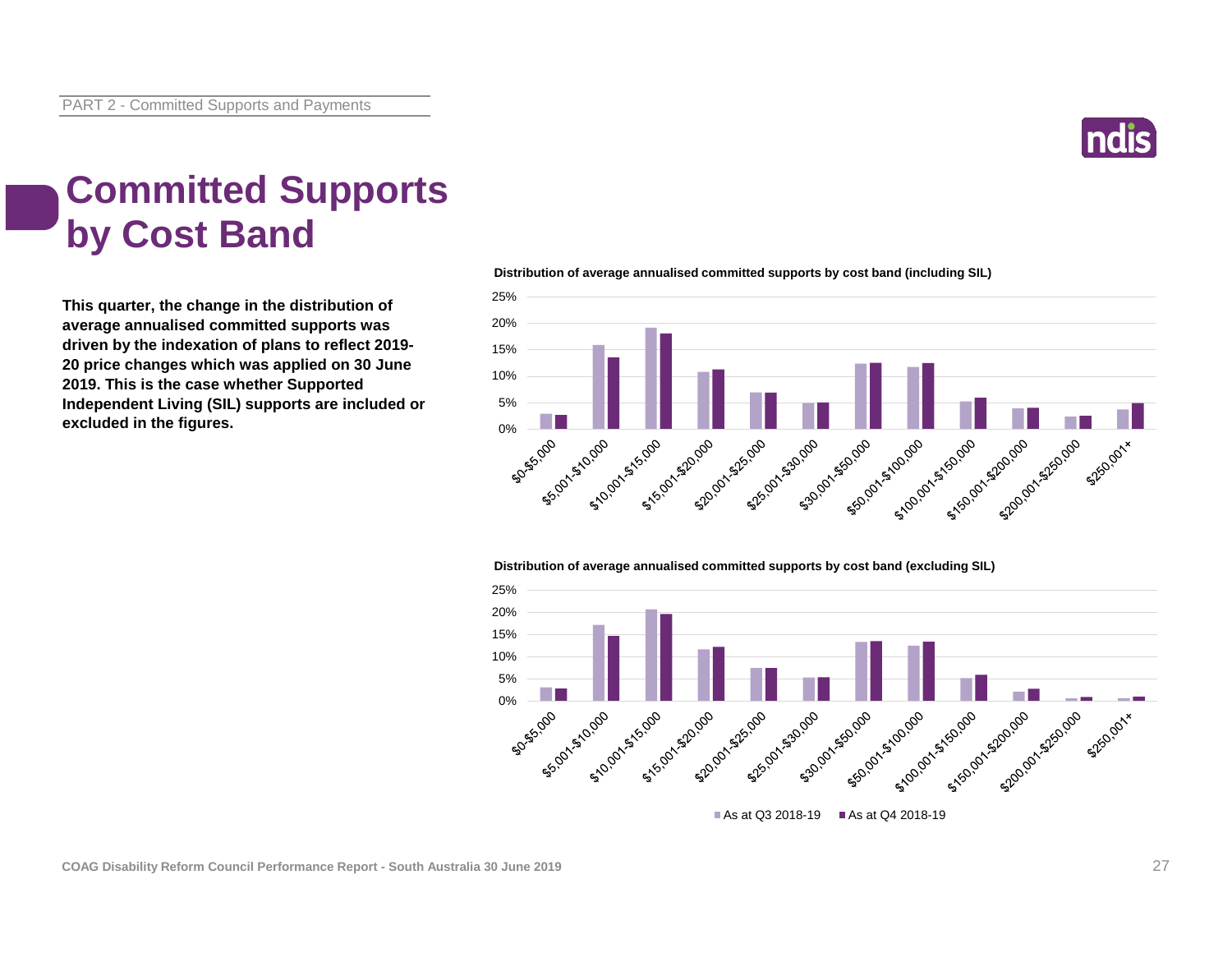

### **Committed Supports by Age Band**

**This quarter, supports have increased at each age group with prior quarters. This increase was driven by indexation of plans to reflect 2019-20 price changes which were applied on 30 June 2019.**

**Average annualised committed supports increase steeply between participants 0-6 through to age 35, stabilising to age 55 and reducing in participants of older ages.**

#### **Average annualised committed supports by age band**



Note: The age eligibility requirements for the NDIS are based on the age as at the access request date. Participants with their initial plan approved aged 65+ have turned 65 since their access request was received.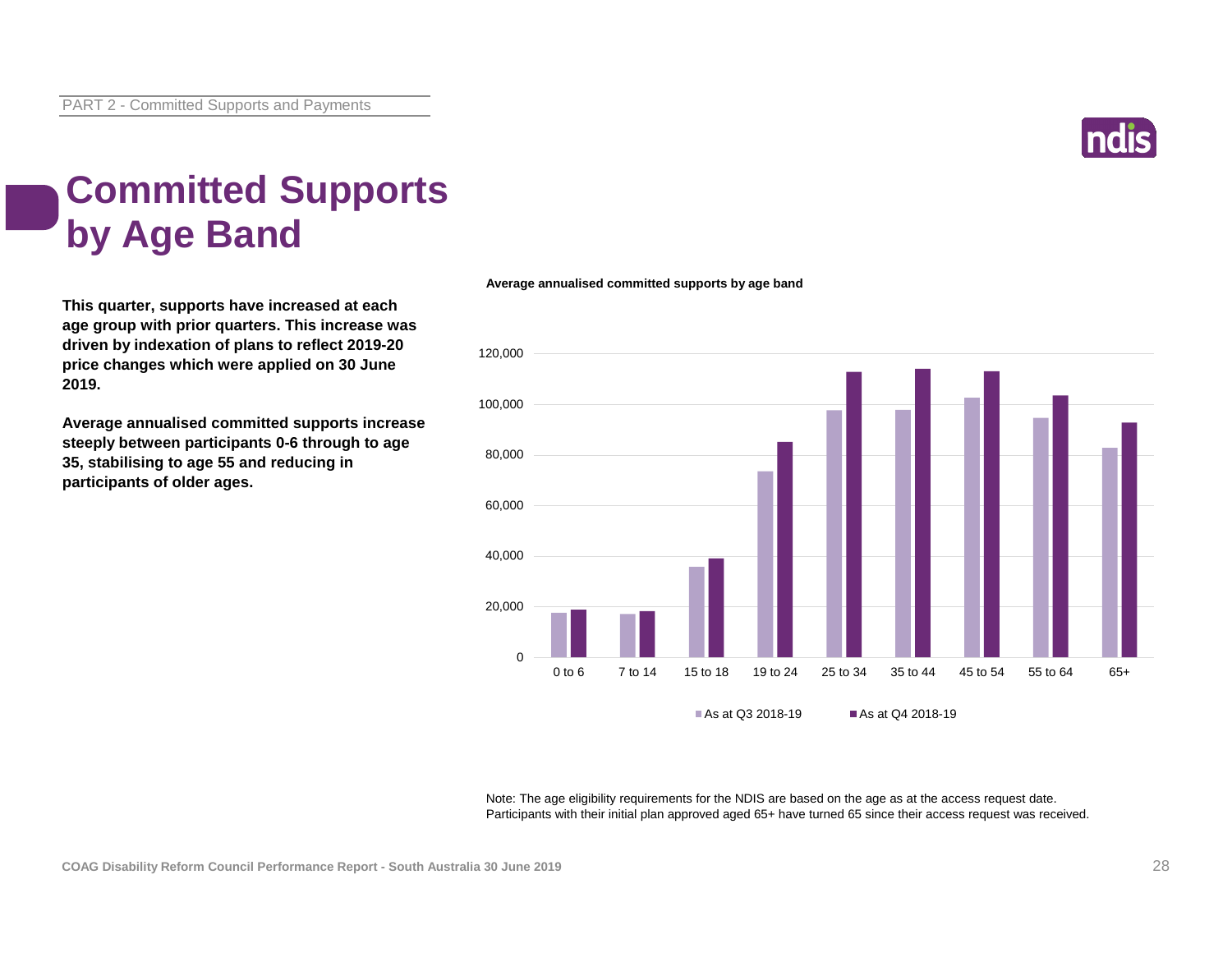

### **Committed Supports by Disability Group**

**The highest average annualised committed supports are for participants with Acquired Brain Injury, Cerebral Palsy and Multiple Sclerosis.**



As at Q3 2018-19 As at Q4 2018-19

#### **Average annualised committed supports by primary disability group**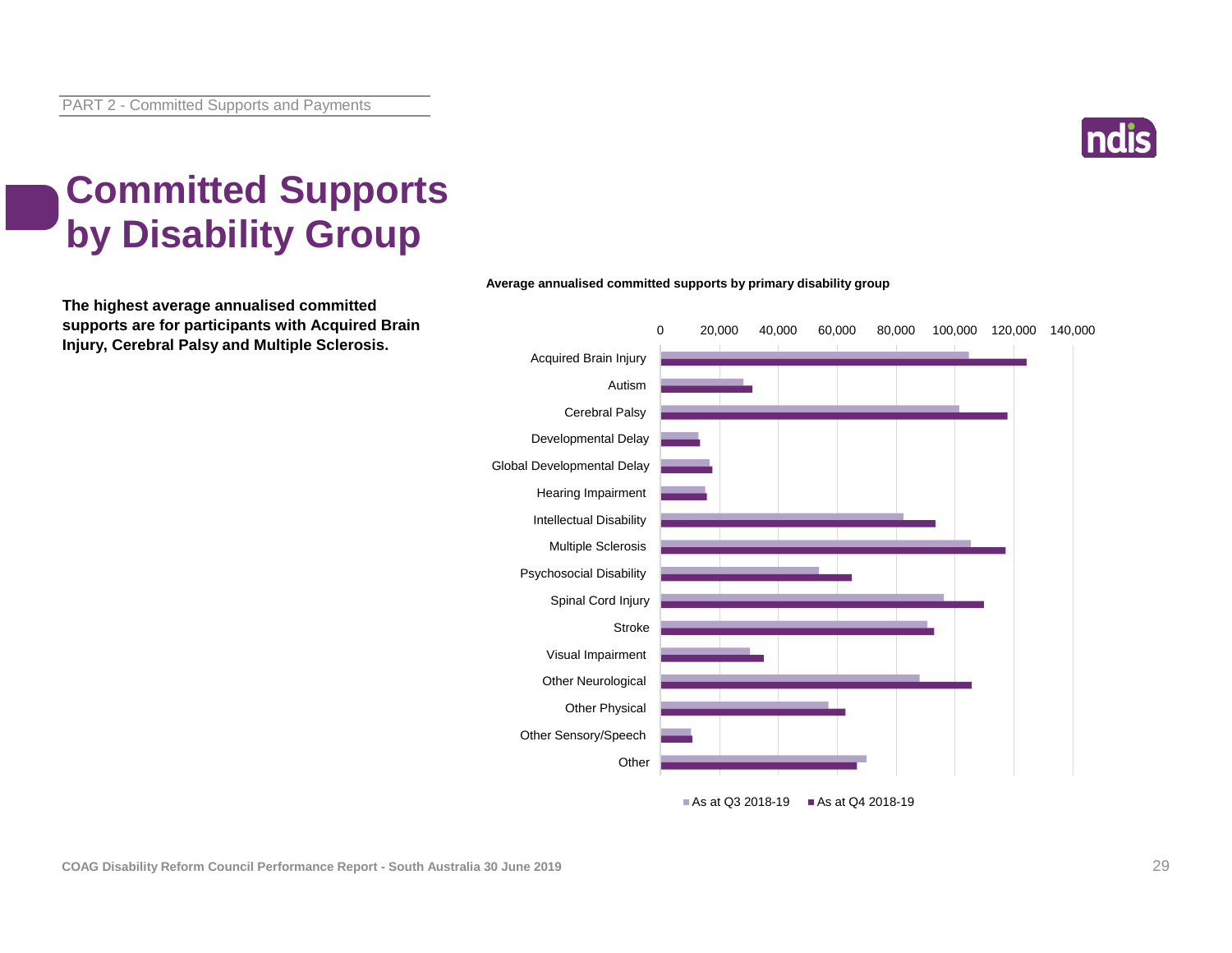

### **Committed Supports by Level of Function**

**The average annualised committed supports generally increase among participants with higher needs.**



Note 1: Average annualised committed supports are not shown if there are insufficient data in the group. Note 2: High, medium and low function is relative within the NDIS population and not comparable to the general population.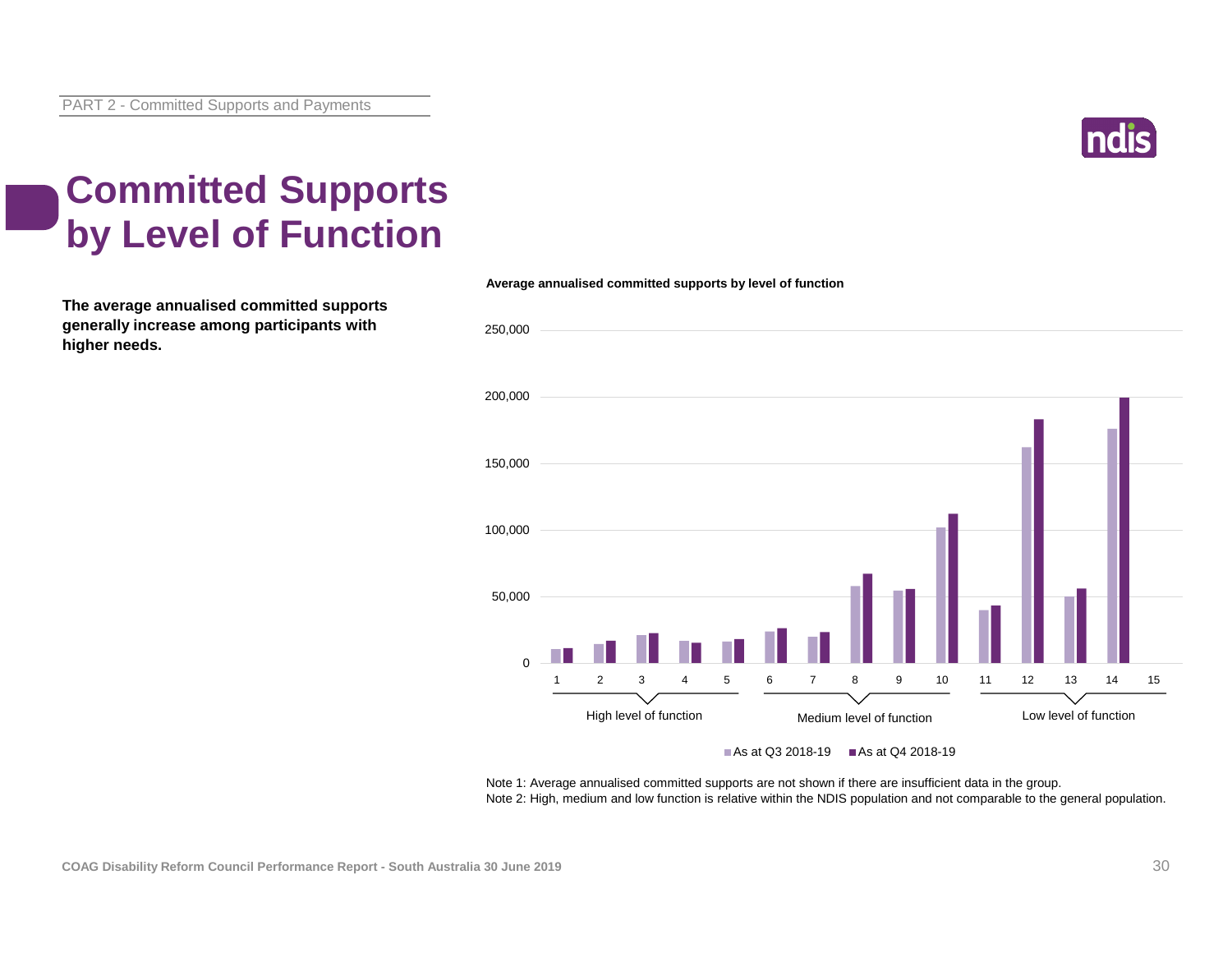

### **Utilisation of Committed Supports**

**This data demonstrates the utilisation of committed supports by the year they were expected to be provided as at 31 March 2019 and 30 June 2019.** 

**As there is a lag between when support is provided and when it is paid, the utilisation in 2018-19 will increase.**

**Experience shows that participants utilise less of their first plan, compared with their second and subsequent plans, as it takes time to familiarise with the NDIS and decide which supports to use.** 

There were a large number of participants who received their first plan in 2016-17 and 2017-18 which largely explains why utilisation rates are lower in these periods.

Experience for 2018-19 is still emerging.

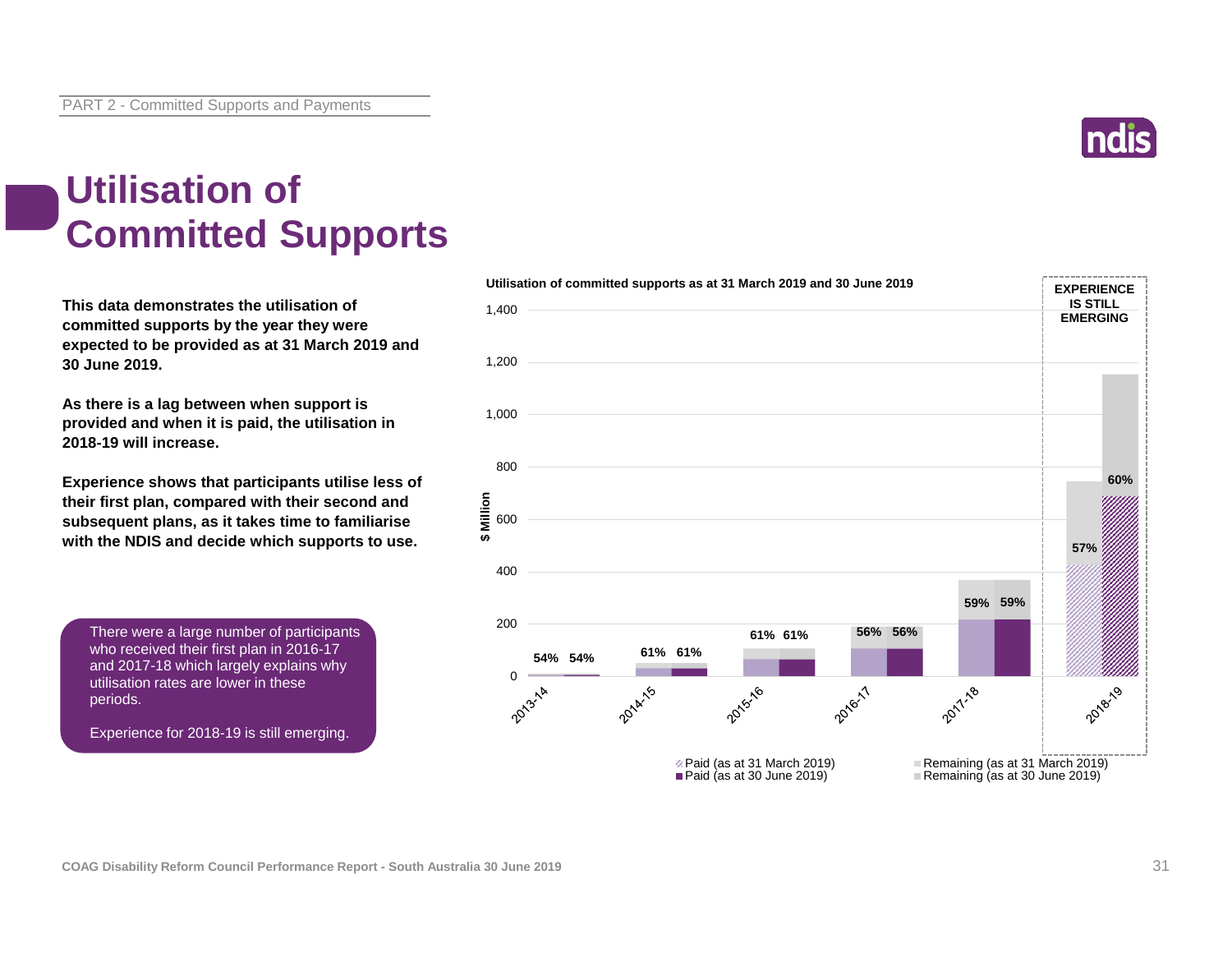### **Providers and Markets**

The new NDIS Quality and Safeguards Commission (NQSC) commenced to regulate quality and safeguarding of NDIS supports and services. The NQSC has been active in New South Wales and South Australia from 1 July 2018, and will be active in other jurisdictions starting from 1 July 2019.

The NQSC uses a 'National approach' to approve providers and thus, when a provider that has been approved in NSW or SA is verified by the NQSC, it automatically becomes an approved provider in both States. This is the main reason for the increase in approved providers in South Australia this quarter. The proportion of active providers in each State gives an indication of the providers that are currently servicing participants.

The provider network grows in scale and diversity, increasing participants' access to high quality services.

There were a total of 6,115 providers at 30 June 2019, representing a 37% increase on last quarter. Of these, 19% were active.



**South Australia - 30 June 2019**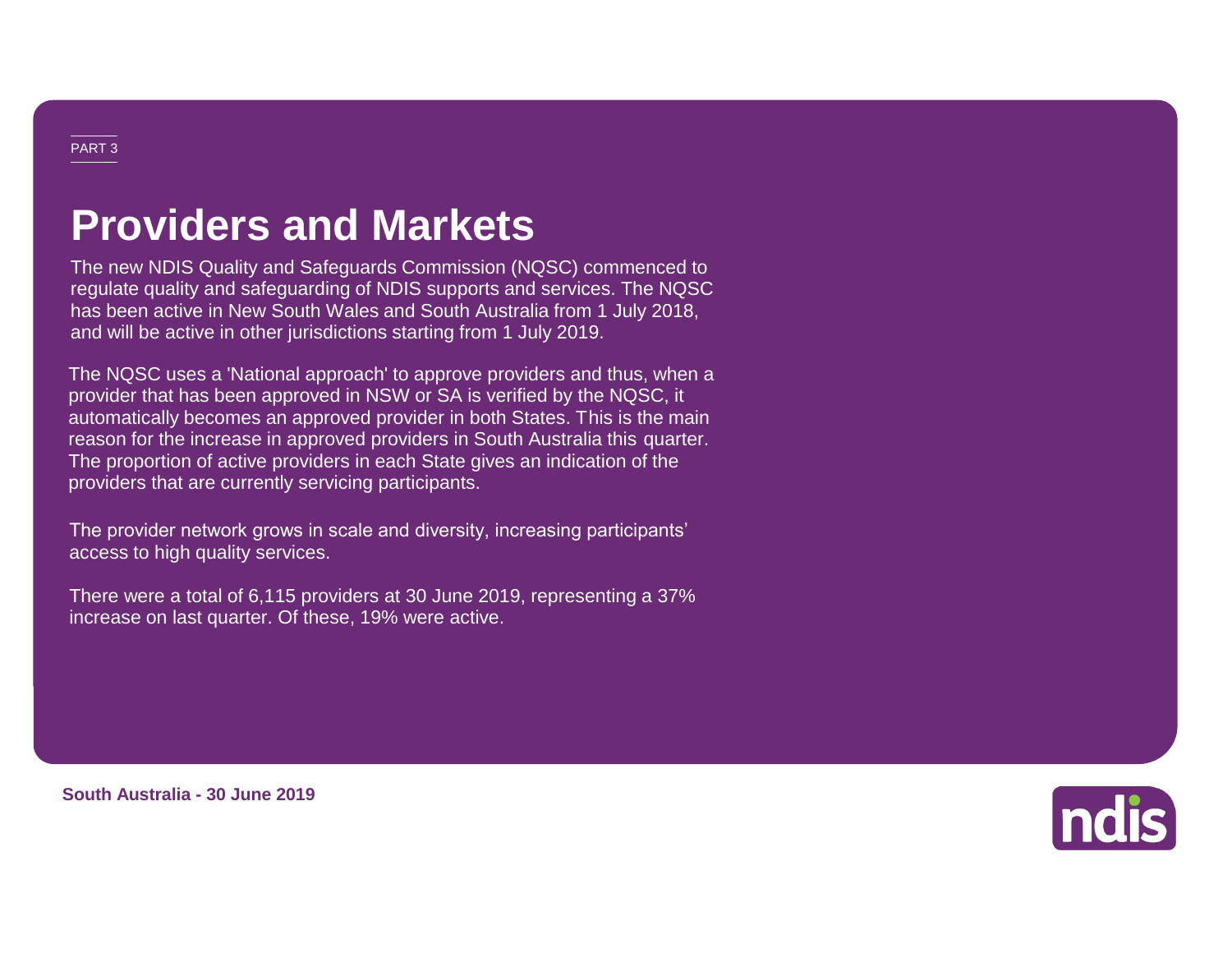

### **Summary**

**This section contains information on registered service providers and the market, with key provider and market indicators presented.**

#### **Provider registration**

- **To provide supports to NDIS participants, a service provider is required to register and be approved by the NDIA in States/Territories other than New South Wales and South Australia.**
- **Since 1 July 2018, providers in South Australia and New South Wales register with the NQSC by submitting a registration request, indicating the types of support they are accredited to provide.**

#### **How providers interact with participants**

- **NDIS participants have the flexibility to choose the providers who support them.**
- **Providers are paid for disability supports and services provided to the participants.**



| 6,115                  | $80 - 95%$         | 42%               |
|------------------------|--------------------|-------------------|
| <b>APPROVED</b>        | OF PAYMENTS        | OF SEF            |
| PROVIDERS, 19%         | MADE BY THE        | <b>PROVII</b>     |
| OF WHICH WERE          | <b>NDIA ARE</b>    | <b>INDIVIE</b>    |
| <b>ACTIVE IN SOUTH</b> | <b>RECEIVED BY</b> | SOLE <sub>1</sub> |
| <b>AUSTRALIA AT 30</b> | 25% OF             |                   |
| <b>JUNE 2019</b>       | <b>PROVIDERS</b>   |                   |

OF SERVICE PROVIDERS ARE

> INDIVIDUALS/ SOLE TRADERS

THERAPEUTIC SUPPORTS HAS THE HIGHEST NUMBER OF APPROVED SERVICE PROVIDERS, FOLLOWED BY HOUSEHOLD TASKS AND ASSISTANCE **WITH** TRAVEL/TRANSPORT ARRANGEMENTS

The new NDIS Quality and Safeguards Commission (NQSC) commenced to regulate quality and safeguarding of NDIS supports and services. The NQSC has been active in New South Wales and South Australia from 1 July 2018, and will be active in other jurisdictions starting from 1 July 2019.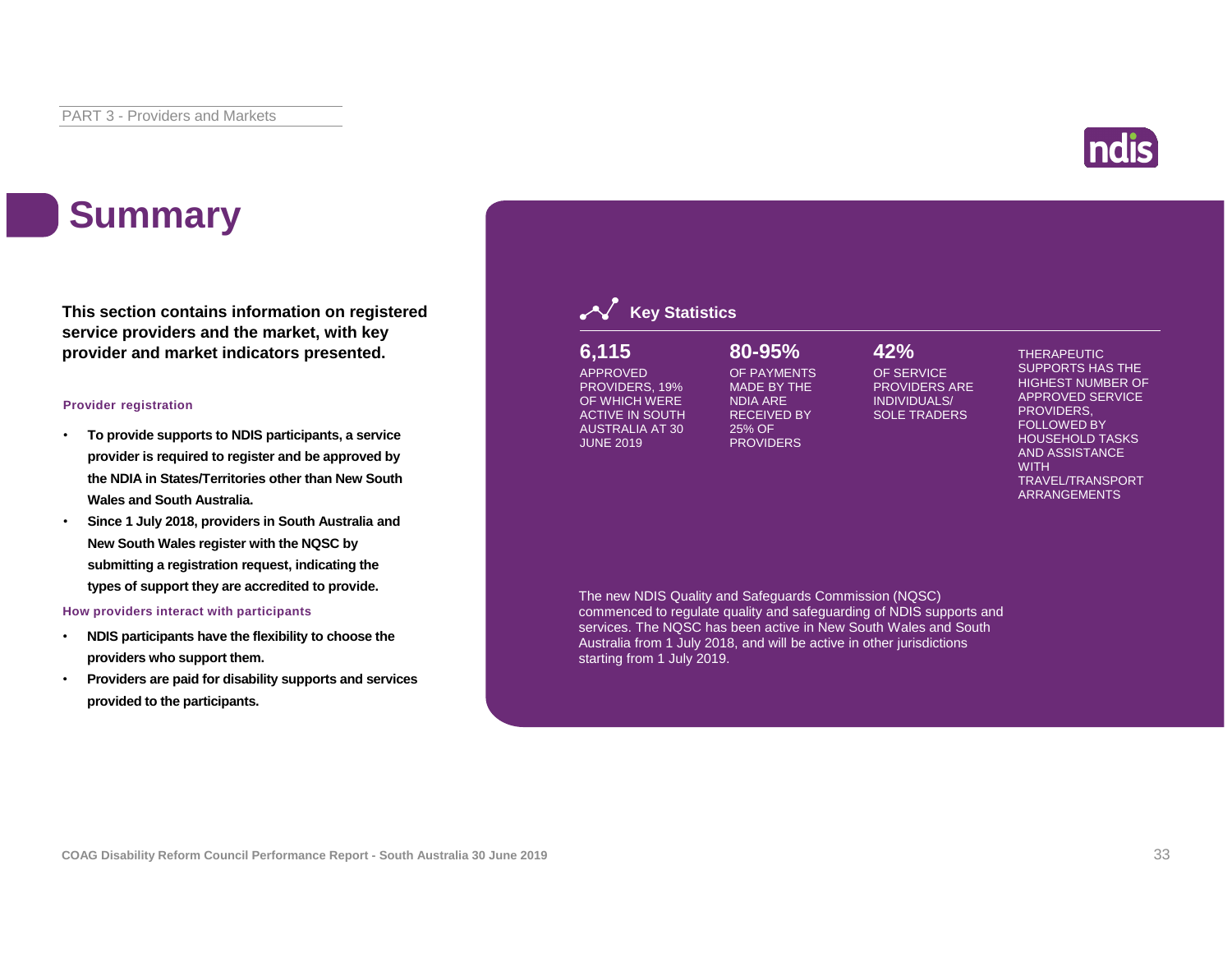

#### **Providers over time**

**As at 30 June 2019, there were 6,115 registered service providers, of which 2,560 were individual/sole trader operated businesses and 3,555 were companies or organisations.**

> The NQSC uses a 'National approach' to approve providers and thus, when a provider that has been approved in NSW or SA is verified by the NQSC, it automatically becomes an approved provider in both States.





42% of approved service providers are individuals/sole traders.

The number of approved service providers increased by 37% from 4,465 to 6,115 in the quarter.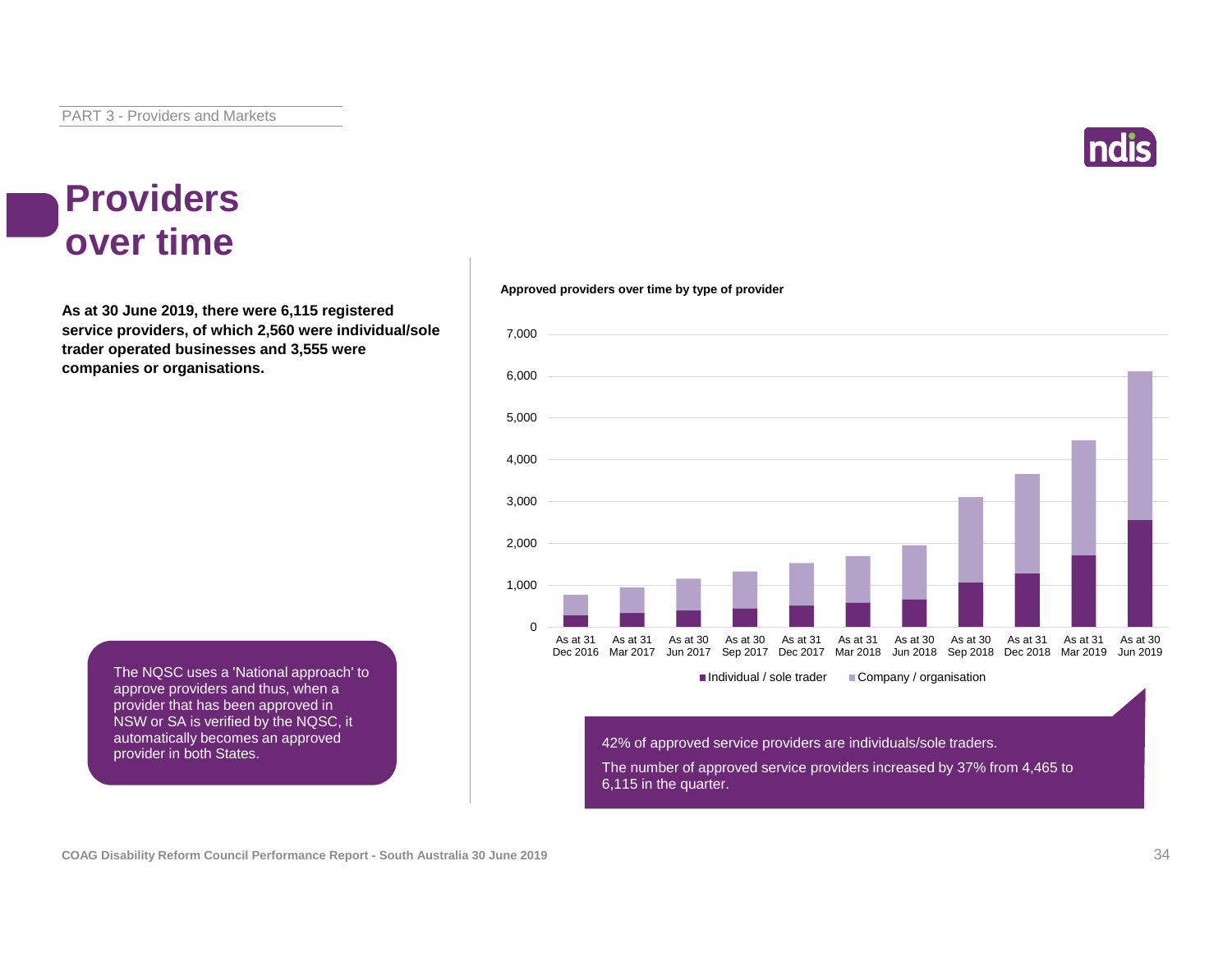

# **Proportion of Active**

**As at 30 June 2019, 19% of providers were active and 81% were inactive.**

**Of the total providers, 262 began delivering new supports in the quarter.**



The proportion of active providers in each State gives an indication of the providers that are currently servicing participants.



Note: The proportion of active providers in SA is relatively low due to the 'National approach' to verification taken by the NQSC.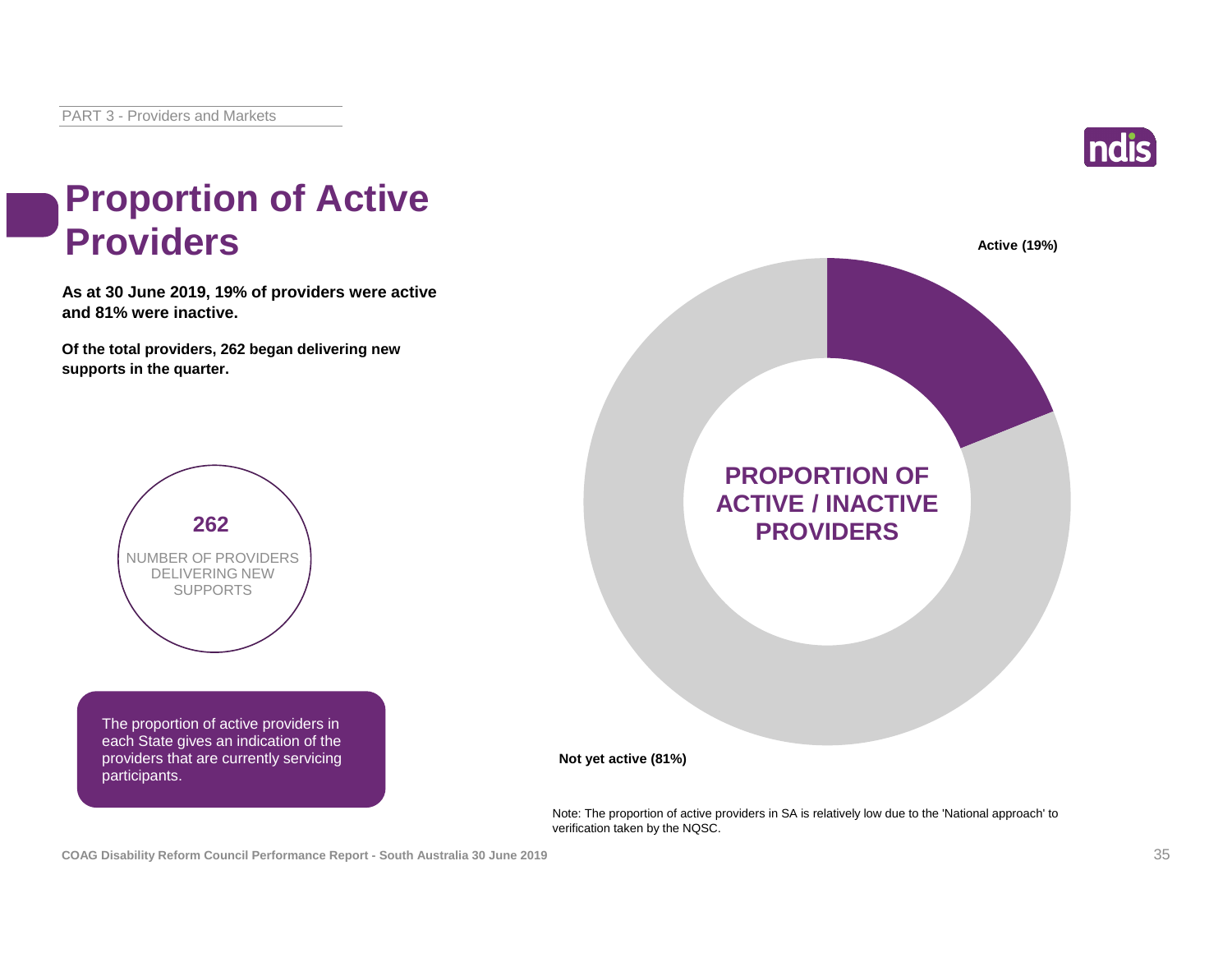

### **Approved Registration groups**

**The number of approved providers in South Approved providers by registration group and percentage change over the quarter Australia has increased mainly due to the 'National approach' taken by the NQSC, where any provider in NSW which has been verified is automatically approved in both States.**

**The registration groups with the largest numbers of approved providers continue to grow:**

**• Therapeutic Supports: from 2,169 to 2,529 (17% increase)**

**• Household Tasks: from 1,106 to 1,856 (68% increase)**

**• Assistance with travel/transport arrangements: from 864 to 1,338 (55% increase)**

**• Assistance products for personal care and safety: from 839 to 1,067 (27% increase)**

**• Innovative Community Participation: from 723 to 1,013 (40% increase)**



As at 30 June 2019 **As at 31 March 2019**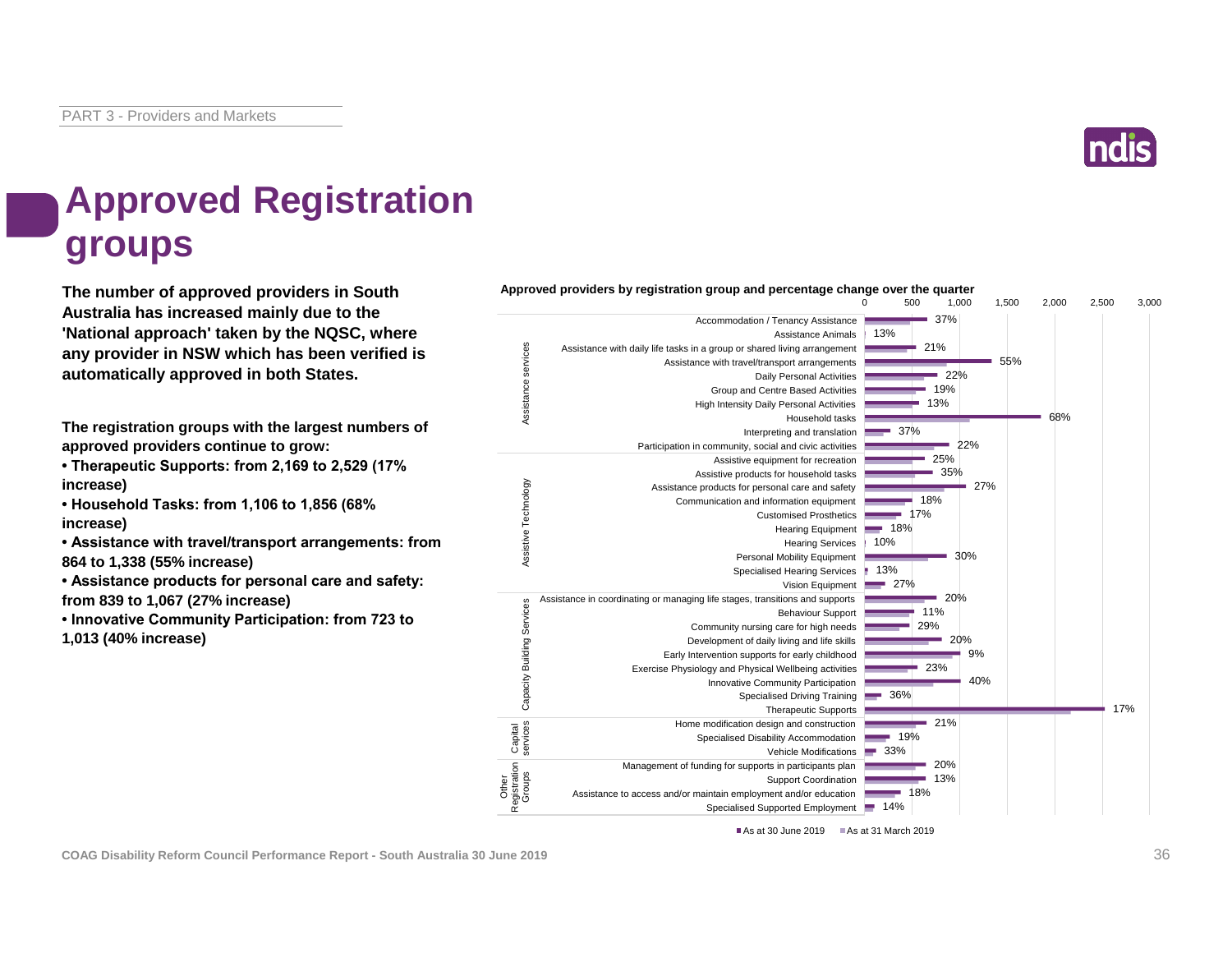

### **Active Registration groups**

**The number of active providers in each registration group has increased for most registration groups over the quarter.**

**Most of the registration groups with the largest numbers of active providers continue to grow:**

- **Therapeutic Supports: from 528 to 562 (6% increase)**
- **Early Intervention supports for early childhood: from 346 to 358 (3% increase)**

**• Assistance products for personal care and safety: from 170 to 185 (9% increase)**

**• Assistance in coordinating or managing life stages, transitions and supports: from 145 to 161 (11% increase)**

**• Participation in community, social and civic activities: from 143 to 161 (13% increase)**

**Active providers by registration group and percentage change over the quarter** 0 100 200 300 400 500 600 Accommodation / Tenancy Assistance **6%** 0% Assistance Animals ance services Assistance services 11% Assistance with daily life tasks in a group or shared living arrangement Assistance with travel/transport arrangements 9% Daily Personal Activities 9% 5% Group and Centre Based Activities 3% High Intensity Daily Personal Activities Household tasks 10% Interpreting and translation  $\equiv 0\%$ 13% Participation in community, social and civic activities Assistive equipment for recreation 8%  $-29%$ Assistive products for household tasks Assistive Technology Assistive Technology 9% Assistance products for personal care and safety Communication and information equipment  $\equiv$  6% Customised Prosthetics 4% Hearing Equipment | 4% Hearing Services 0% Personal Mobility Equipment 12% Specialised Hearing Services  $10%$  $25%$ Vision Equipment Assistance in coordinating or managing life stages, transitions and supports 11% Capacity Building Services 7% Behaviour Support **Building Servic** Community nursing care for high needs **11%** 13% Development of daily living and life skills 3% Early Intervention supports for early childhood  $-19%$ Exercise Physiology and Physical Wellbeing activities Capacity Innovative Community Participation **7%** Specialised Driving Training 0%  $6%$ Therapeutic Supports  $13%$ Home modification design and construction Capital services ■ 20% Specialised Disability Accommodation Vehicle Modifications **0%**  $-20%$ Management of funding for supports in participants plan Registration Groups  $-3%$ Other Support Coordination Assistance to access and/or maintain employment and/or education  $-26%$ Specialised Supported Employment **8%** As at 30 June 2019 As at 31 March 2019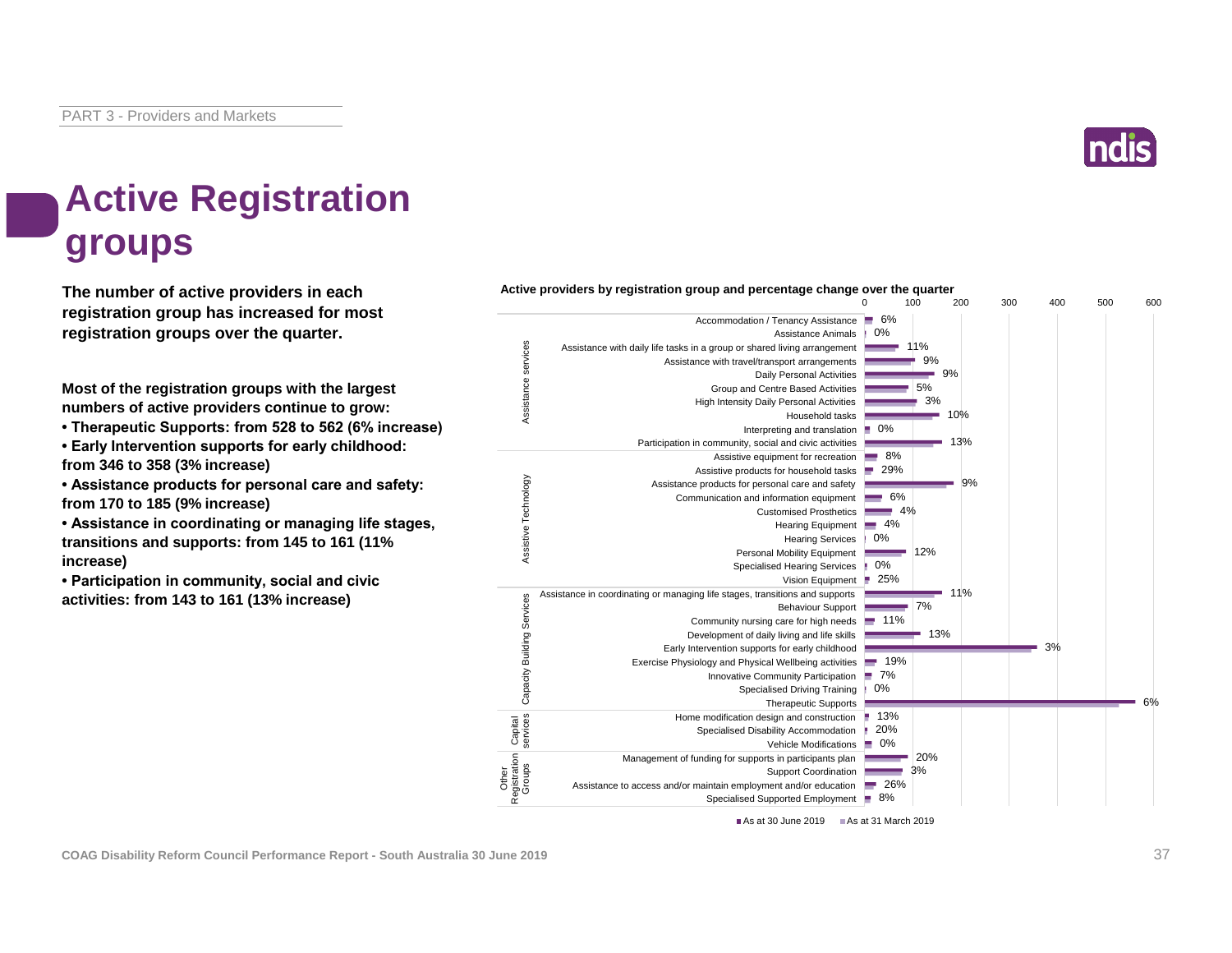

#### **Market share of top providers**

**25% of service providers received 80-95% of the Market share of the top 25% of providers by registration group. dollars paid for major registration groups.**



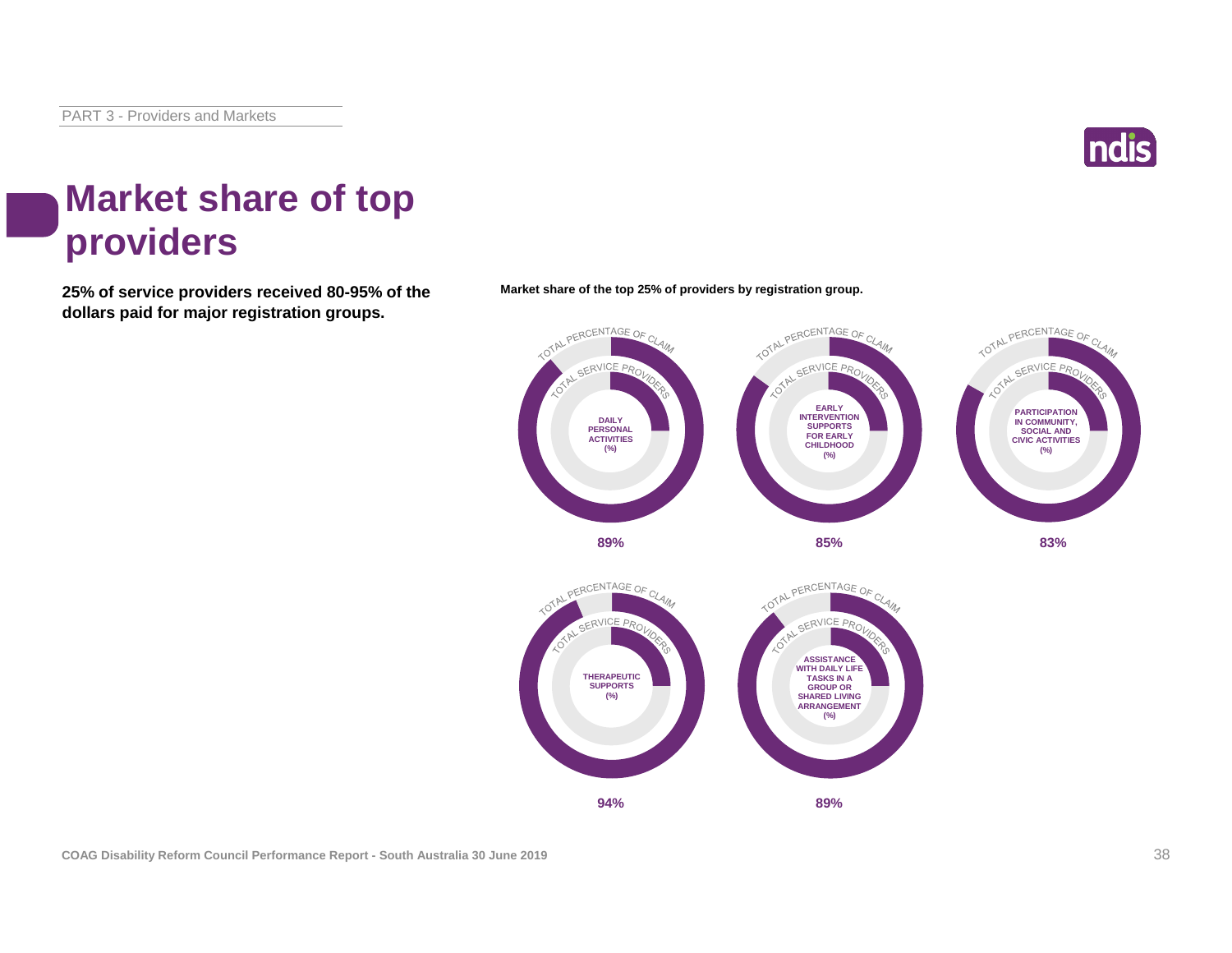# **Information, Linkages and Capacity Building**

Information, Linkages and Capacity Building was covered in the national version of the COAG Quarterly Performance Report.

**South Australia - 30 June 2019**

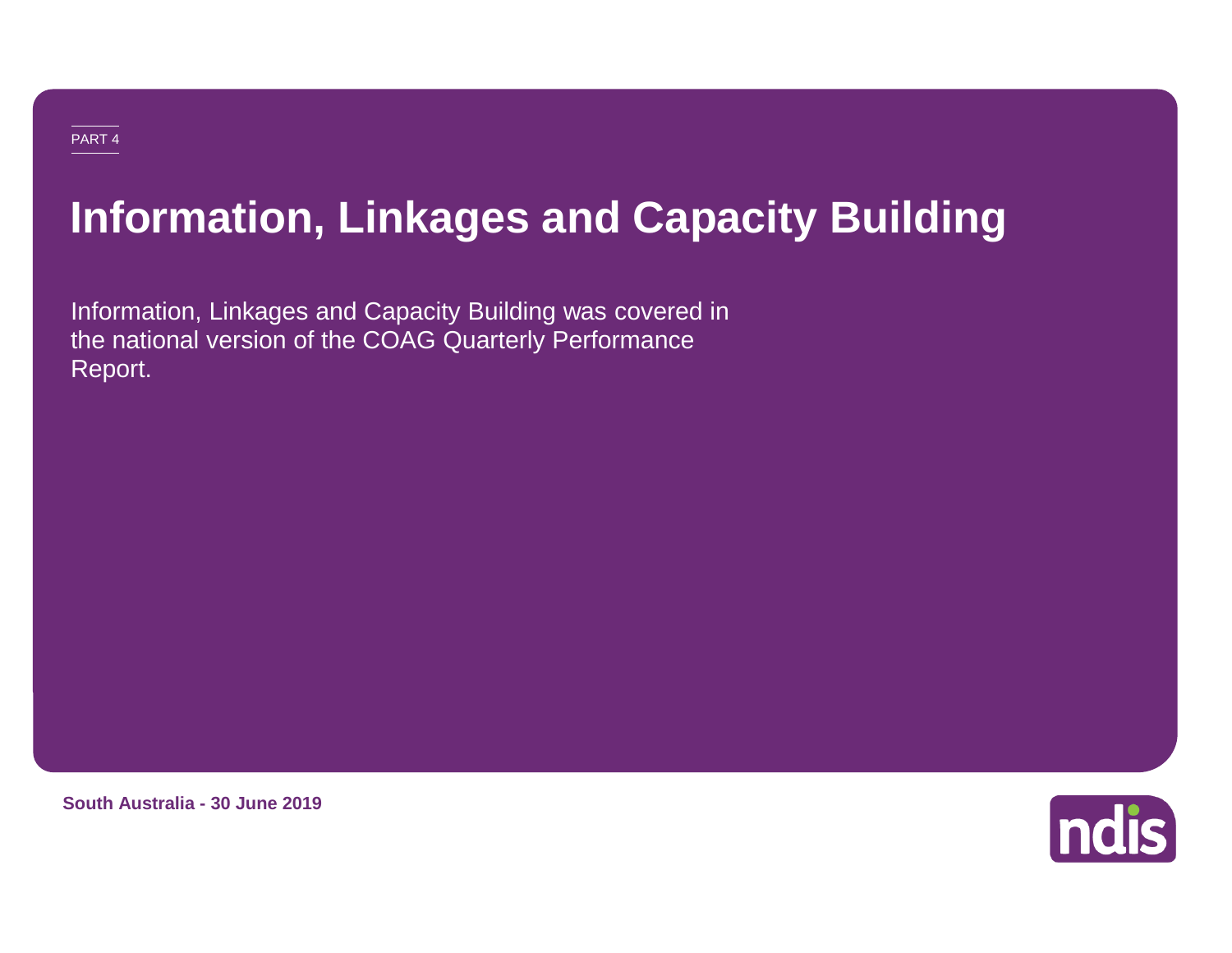## **Mainstream Interface**

The proportion of participants entering in the current quarter and accessing mainstream services is slightly higher compared to prior quarters.

**South Australia - 30 June 2019**

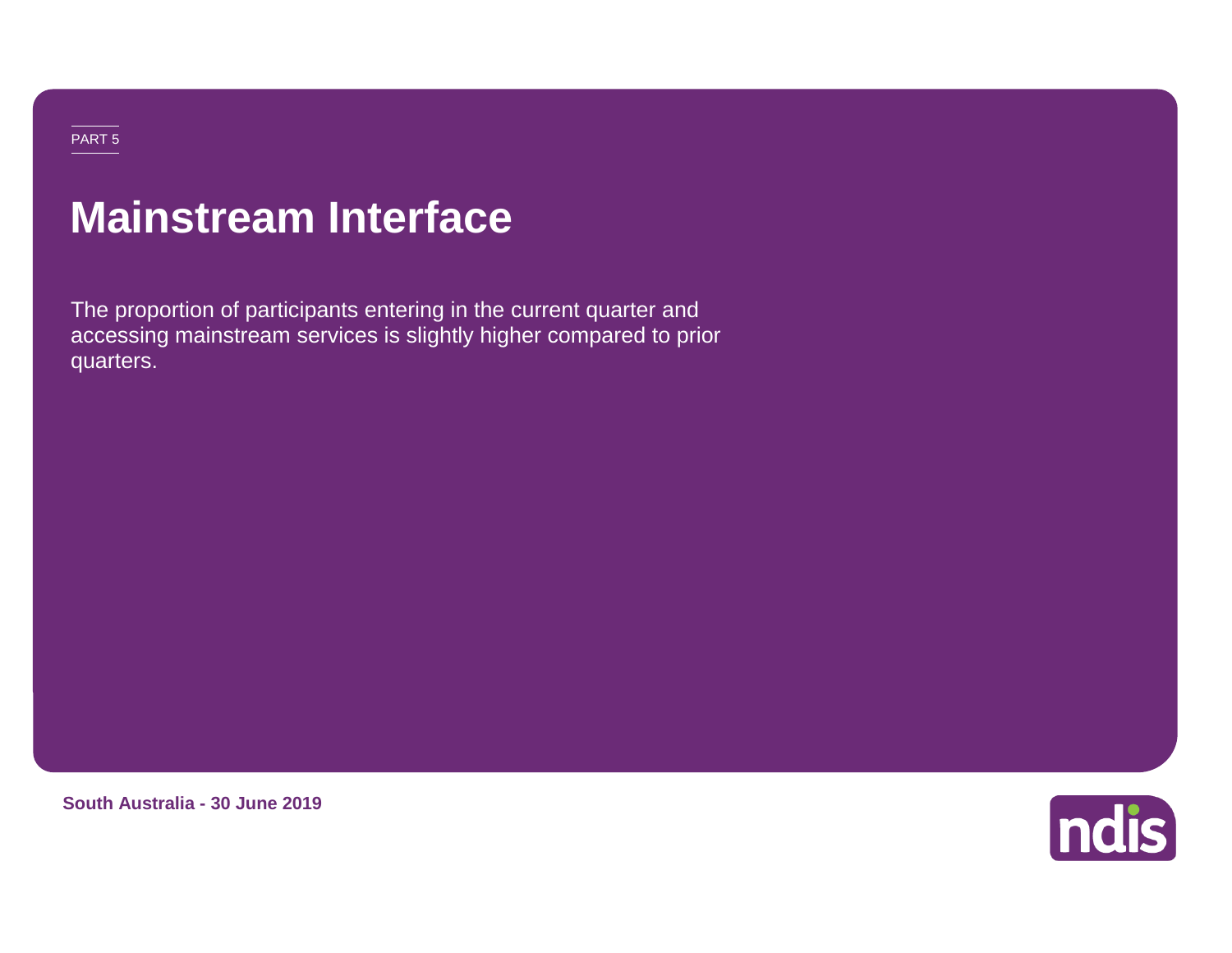

#### **Mainstream Interface**

**Of the total number of active participants with a plan approved in 2018-19 Q4, 92% access mainstream services, a slight increase from prior quarters. Participants are accessing mainstream services predominantly for health and wellbeing, lifelong learning and daily activities.**